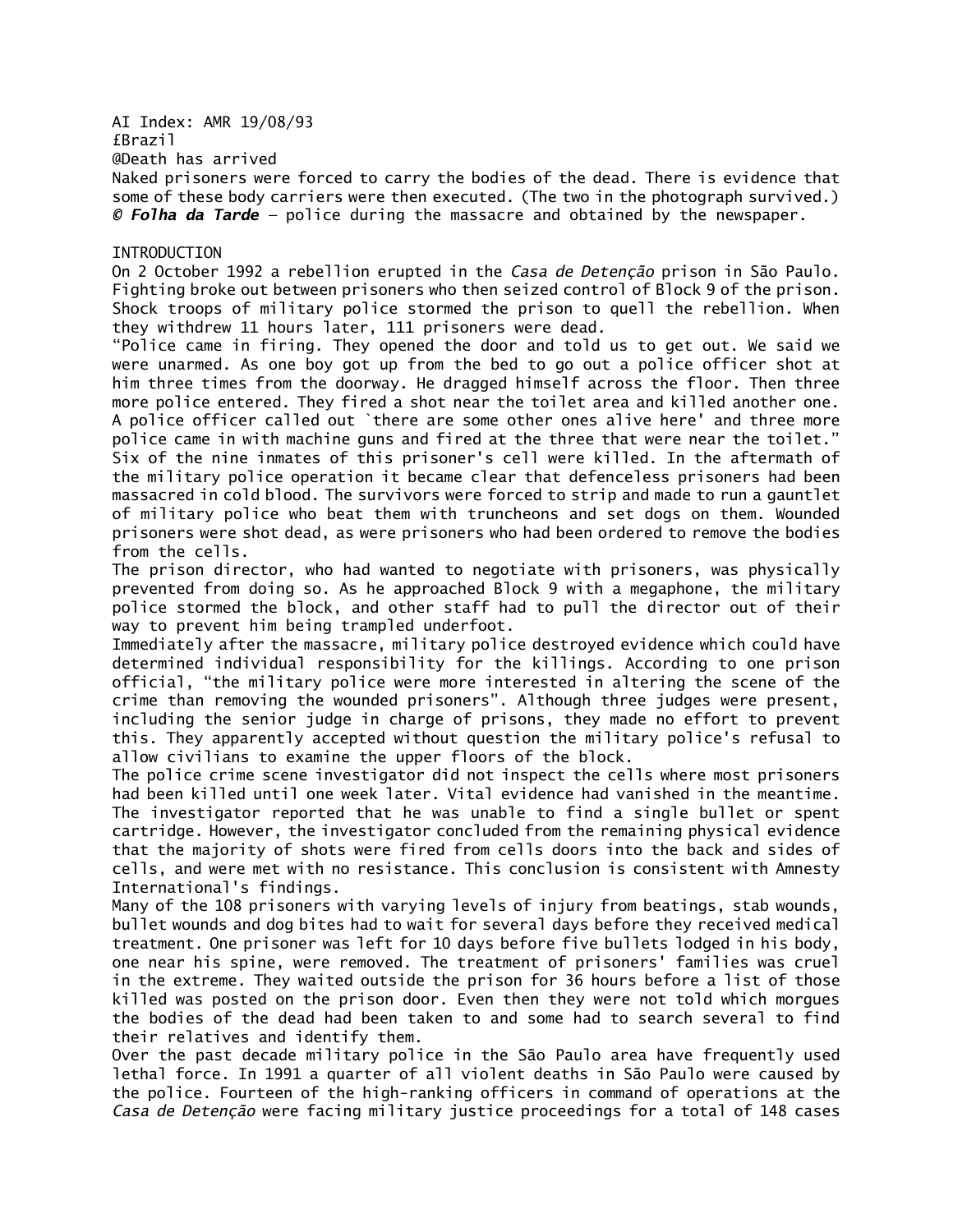of homicide or attempted homicide. Previous military police operations to quell prison riots have also resulted in apparent extrajudicial executions, although not on the scale of the October 1992 massacre. Yet despite their record, the State Secretary of Public Security gave the military police absolute authority to crush the rebellion.

Eight separate inquiries into the massacre were established. All found that either "excesses" or "military crimes" had been committed and that most prisoners were killed while defenceless in their cells. However, none of the inquiries attributed individual responsibility for the massacre, although Amnesty International believes there was sufficient evidence to do so.

Nevertheless, the military justice prosecutor has brought charges against 120 military police officers and soldiers for homicide, attempted homicide and grievous bodily harm. The prosecutor described the massacre as "the largest slaughter recorded to date in a single prison in the world [where] detainees' prison sentences were arbitrarily and illicitly turned into death sentences"*.*

This report is the result of an on-the-spot investigation by an Amnesty International fact-finding delegation within days of the slaughter. The delegates were able to compile a unique record of what had occurred in each of the cells in Block 9 of the *Casa de Detenção*. They were also able to evaluate the forensic evidence and document the grossly inadequate handling of ballistic evidence, which amounted to an attempted cover up by officials. Amnesty International's analysis of the events leading up to the massacre shows that the Governor and the Secretary of Public Security of São Paulo abdicated their responsibilities by handing complete control of the prison to the military police and were therefore responsible for what happened. This report concludes with a series of recommendations which Amnesty International believes are crucial to ensure that those responsible for the massacre are brought to justice, and to prevent future human rights violations. Amnesty International strongly recommends that investigations into the massacre are continued and vital ballistic testing is carried out. In the long term Amnesty International recommends that jurisdiction for common crimes by military police on duty is transferred from military to civilian courts, that an independent forensic service is set up, and that the federal authorities examine ways of taking over investigations and prosecutions of human rights crimes, whenever these have not been properly carried out by state authorities.

The massacre at the *Casa de Detenção* follows a history of impunity for extrajudicial executions of prisoners in previous prison riots and of civilians on the streets of São Paulo. Established techniques and practices for ensuring impunity for military police committing human rights violations were also put into operation during the aftermath and subsequent official inquiries, deliberately attempting to sabotage future criminal proceedings. In order to prevent future human rights violations these practices must not be allowed to prevail.

Amnesty International action

In response to initial reports of the death toll and of the circumstances of the killings, Amnesty International formed a two-person fact-finding delegation. This consisted of a staff member of the organization's International Secretariat, and Dr Mariano Castex, an Argentine forensic pathologist and member of the Argentine Academy of Sciences, who travelled to São Paulo from Buenos Aires. Between 6 and 16 October the delegates spent over 20 hours in the *Casa de Detenção*, interviewing prison service directors, prison functionaries, and prisoners, visiting the wounded in the prison's infirmary and visiting and examining prisoners and cells in Block 9. The delegation also met with the newly appointed Secretary of Public Security for São Paulo, Dr Michel Temer, responsible for both the police and prison service, a representative of the São Paulo Public Prosecution Service, Dr José Silvino Perantoni, the Special Adviser on Prison Affairs to the Public Security Secretariat,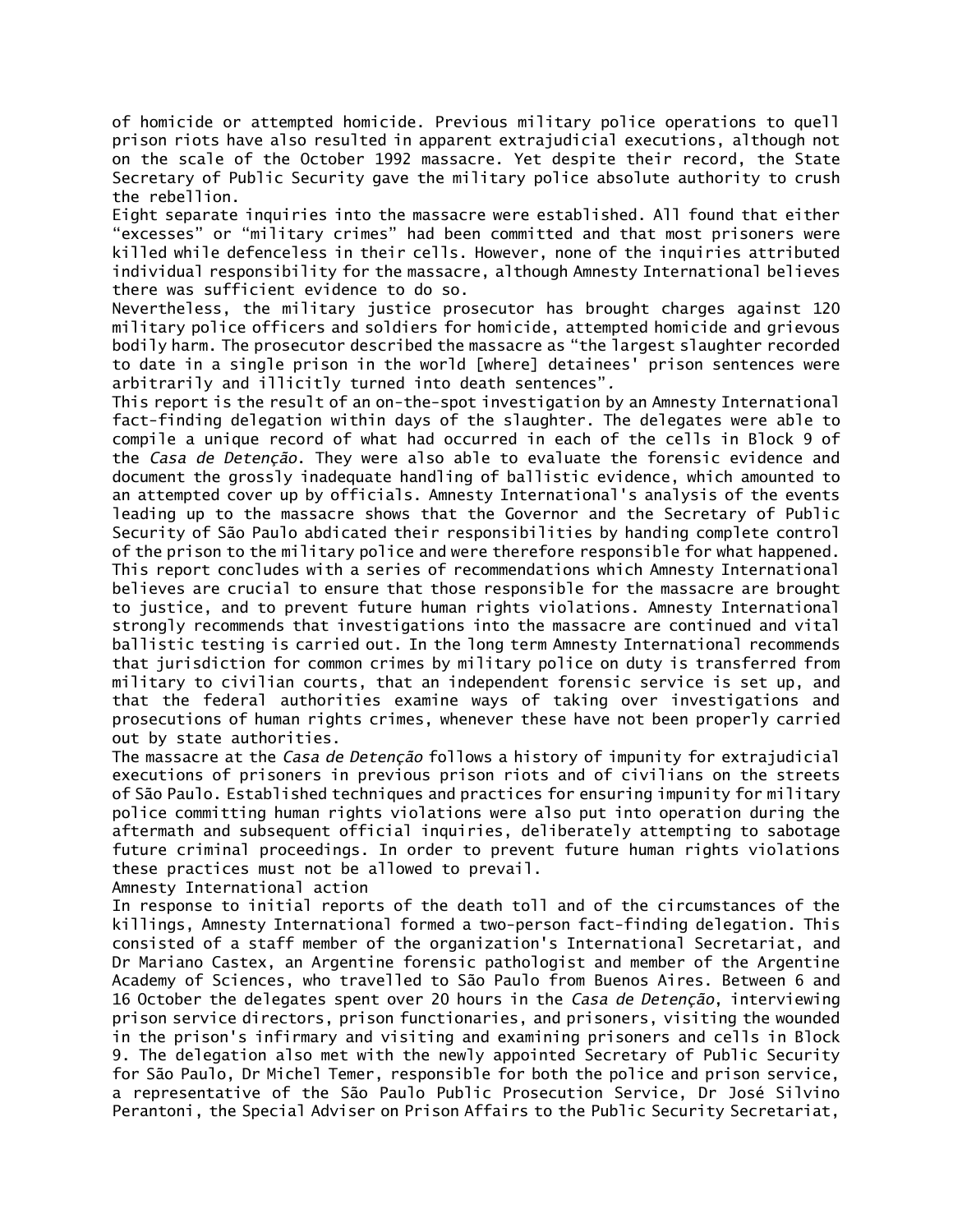Dr Antonio Filardi Luiz, the new Director of the House of Detention, Dr Amador Bueno de Paula, and the Rapporteur of the Federal Government's commission of inquiry, Dr Marcelo Lavenere, President of the Brazilian Bar Association. Meetings were also held with human rights groups, the São Paulo Bar Association and prisoners' relatives. The organization is grateful for the access it was afforded to visit the prison and meet with state authorities.

In London Amnesty International had meetings with the Brazilian Attorney General, Dr Aristedes Junqueira, and the Governor of São Paulo, Luiz Antonio Fleury Filho, in November and with the Foreign Minister, Professor Fernando Henrique Cardoso, in January 1993.

In connection with the events of 2 October Amnesty International members throughout the world sent immediate appeals to the State Gov-ernor of São Paulo urging him to constitute an Independent Commission of Inquiry to investigate the full circumstances in which 111 prisoners were killed in state custody. After the announcement that the São Paulo civil and military police would be carrying out inquiries, Amnesty International sent a communication to the Brazilian Minister of Justice expressing concern at the ineffectiveness of previous police inquiries into serious incidents in prisons involving police officers in different states of Brazil. It sought the appointment of an Independent Commission of Inquiry which, in accordance with the United Nations Principles on the Effective Prevention and Investigation of Extra-Legal, Arbitrary and Summary Executions, should be made up of individuals with recognized impartiality, competence and independence, and be given full powers to call witnesses and subpoena evidence.

News of the killings at the *Casa de Detenção* sparked a national and international outcry. The Brazilian press gave unprecedented detailed coverage of the massacre, investigating and following up aspects of the case over several months. Within Brazil eight inquiries were established: at the state of São Paulo level, a Civil Police Inquiry, a Military Police Inquiry, a Judicial Inquiry, a Prison Service Inquiry, a Public Ministry Inquiry, and an Inquiry by the State Legislature; at the federal level, a Federal Commission of Inquiry set up by the National Human Rights Council, and an inquiry by the Federal Council on Crime and Prison Policy. In this report Amnesty International draws on some of the evidence presented to and conclusions reached by a number of these inquiries. This includes the report of the São Paulo Criminalistic Institute and autopsies from the Forensic Medical Institute. 1 BACKGROUND

The prison structure

Brazil is a federal republic with 26 state governments and the federal district of Brasília. With the exception of one federal prison in Brasília, prisons are run by individual states. The total prison population in Brazil is 120,000. The prison population in São Paulo is 51,500, with roughly 31,000 prisoners being held in prison establishments and 20,000 distributed between police stations and public jails. According the São Paulo Secretary of Justice there are 128,166 prison orders not yet implemented in São Paulo. There are believed to be 350,000 such prison orders not yet implemented in Brazil. Amnesty International has for many years expressed concern to the Brazilian authorities about severe prison overcrowding in Brazil and human rights violations occurring within the prison system. (See AMR 19/05/90, *Beyond the law: torture and extrajudicial executions in urban Brazil.*)

In all Brazilian states, and in São Paulo state until 1991, the prison service falls directly under the administrative responsibility of the State Secretary of Justice, a separate secretariat from the police service. In March 1991 the incoming Gov-ernor of São Paulo, Luiz Antonio Fleury Filho, former Secretary of Public Security, transferred responsibility for the prison service to the Secretary of Public Security. At the time this move was strongly criticized by the São Paulo Bar Association and other human rights groups who argued that the joint responsibility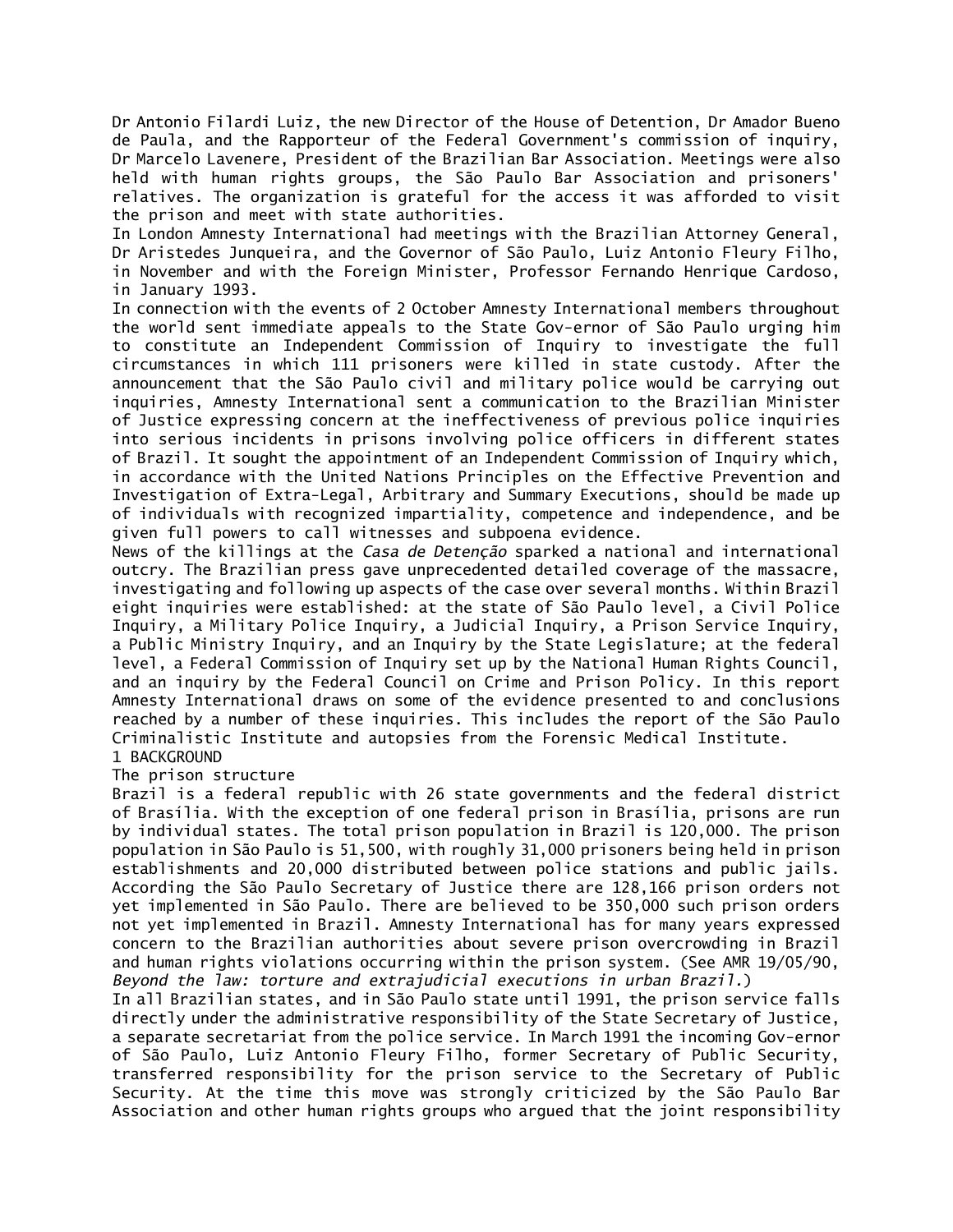of prison and police services under the same authority could have fatal consequences. There is also judicial responsibility for prisons. The *Juiz Corregedor*, judge-inspector of prisons, is responsible for the welfare of prisoners in custody. Responsibility for overseeing the application of prison sentences lies with the *Juiz* or *Vara de Execuções Penais* — the judge or court of penal sentences. The Public Prosecutor's Office is also responsible for initiating investigations into excesses or deviations in the penal sentences. All these members of the judiciary are responsible for making regular visits to prison establishments and intervening in cases of abuses. There have been complaints throughout Brazil of the failure of these judicial officers to make frequent or adequate inspections of prison establishments.

There are also local prison councils, *Conselhos Penitenciarios*, nominated by the state Governor comprising experts in penal law and local community representatives. They too should inspect the prisons. At a federal level there exists the National Council for Criminal and Penal Policy, *Conselho Nacional da Política Criminal e Penal*, whose duties include inspecting and supervising penal establishments throughout the country.

Under the Law of Penal Sentences (7.210/1984):

"All authorities are responsible for the physical and moral integrity of condemned prisoners and those awaiting trial".

Whenever there is disturbance at a prison the judge-inspector of prisoners and penal sentences judges are called to safeguard the integrity of prisoners and make decisions as to the type of action to be taken to resolve disturbances. In previous incidents the Secretary of Justice has also been present or played an active role in negotiations.

Previous incidents in São Paulo prisons

Over the past decade the conditions prevailing in Brazil's prisons have resulted in a spate of protests, riots and escape attempts. Most of the rebellions have been crushed by police, often with lethal force. Beatings are common in reprisals for prisoners' rebellions. There is also evidence that in the past the police have carried out extrajudicial executions in the aftermath of prison riots.

On 15 September 1986 a riot took place at the *Presidente Venceslau* prison, interior of São Paulo state. After failed negotiations military police stormed the prison on the morning of 16 September. Thirteen prisoners died. According to the official inquiry nine of them had not participated in either the hostage-taking or the riot. The cause of death in all cases was "blows to the head with a blunt instrument". Brazilian television filmed po-lice bludgeoning prisoners with rifle-butts as they

lay on the ground, and this was broadcast on news bulletins. The inquiry's report noted: "Military police and possibly prison guards were responsible for the deaths. It

was not possible to determine individual responsibility."

No disciplinary or penal action was taken against those responsible although the deaths were officially described as "homicides".

Until 2 October 1992, the highest death toll in a prison uprising came in 1987 from São Paulo *Penitenciário do Estado*, state penitentiary. On 29 July an attempted escape developed into a two-day riot with prisoners taking hostages. Military police shock-troops were sent in on the order of the State Governor. Thirty prisoners and one prison guard were killed and over 100 prisoners wounded. There were reports that some prisoners were taken from their cells and deliberately killed after the riot was over and that others were savagely beaten. It was also alleged that vital evidence had been removed from the scene.

The official inquiry concluded that energetic police action had been necessary to rescue hostages. It did not categorically exclude the possibility that excesses might have occurred during the operation but stated that this was understandable,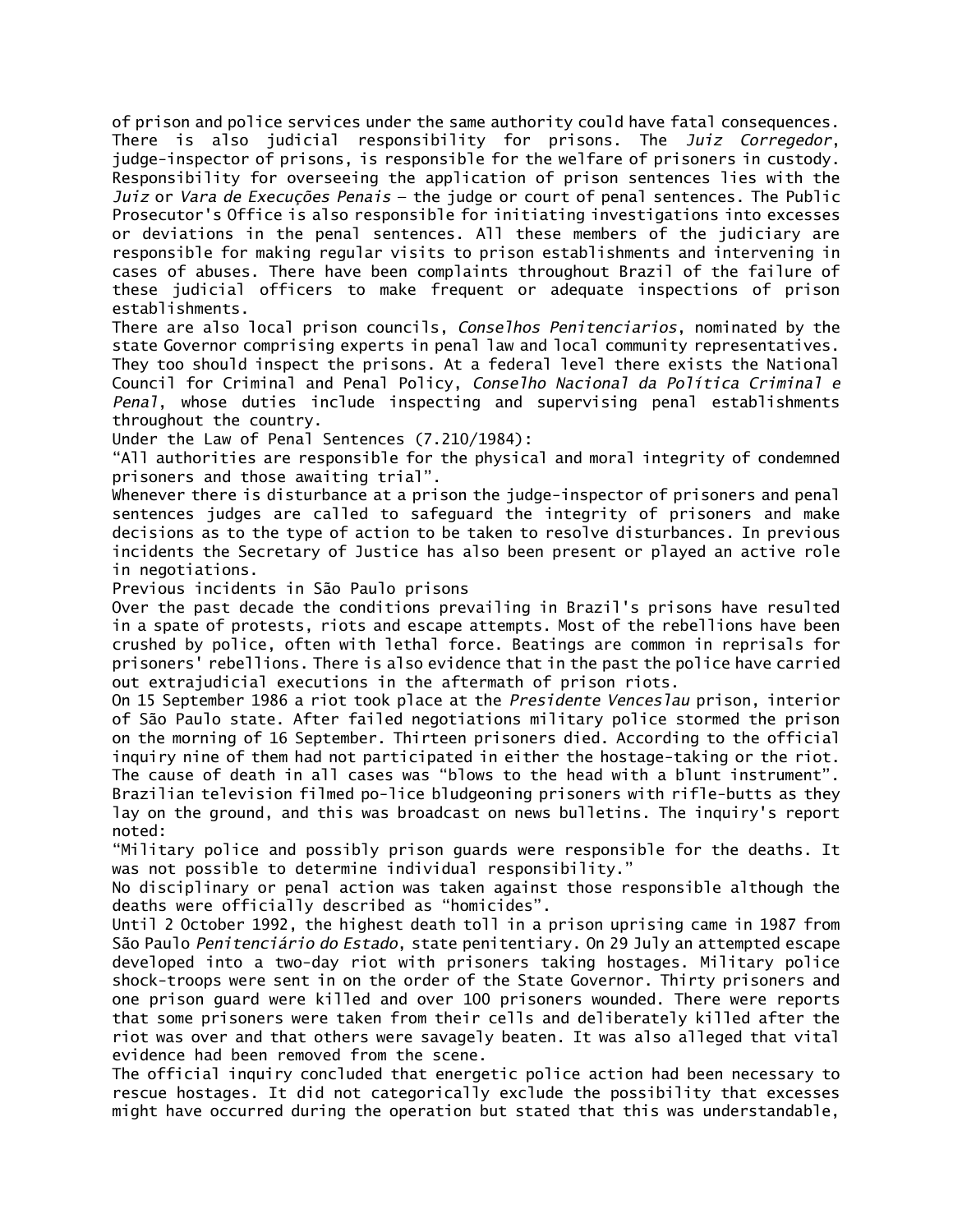as the police had faced a life-threatening situation. It also accepted that some of the prisoners may have been ill-treated after the riot by guards and military police:

"Excesses by the police are not ruled out, but it is not possible to evaluate them in the circumstances.*"*

The São Paulo Bar Association conducted its own inquiry. It concluded that most of the deaths had occurred after the prisoners had been subdued and the hostages released. The Bar Association report criticized the official inquiry for: insufficient forensic and autopsy examinations; not rapidly taking prisoners' and guards' statements; not protecting witnesses against coercion; not examining more than 100 wounded prisoners. No disciplinary or penal action was taken against anyone involved in human rights violations following the riot.

Despite a reply from the São Paulo Secretary of Justice in 1990 trying to minimize its implications, Amnesty International remained concerned at the serious questions raised by the Bar Association report and by the impunity granted for acknowledged human rights violations in these incidents. Amnesty International believes that this pattern of impunity for previous extrajudicial executions within prisons directly contributed to the attitudes prevalent during the storming of the *Casa de Detenção* on 2 October 1992.

The police structure

There are three main police services in Brazil. The federal police, responsible to the federal Ministry of Justice, deals with a limited number of crimes such as contraband, narcotics and cases with inter-state implications. At a state level there are civil police, responsible for investigating crimes, and military police, organized in battalions, responsible for maintaining public order. The latter normally carry out arrests and patrol the streets. Both these branches are responsible to the state Secretary of Public Security. Many human rights lawyers believe that the militarization of the police has led to a tendency to combat crime and public order problems with tactics more appropriate to a military operation. Under law, military police are answerable only to military courts. Military courts, which since 1977 have judged all cases involving military police on duty, have a record of dropping cases against military police for alleged human rights violations including extrajudicial executions and torture or for bringing acquittals in such cases. Military police are not on the whole suspended from active service pending such trials.

Use of lethal force by the São Paulo police

In the state of São Paulo there are 72,000 military police, 28,000 of these stationed in Greater São Paulo. Over the last decade there has been considerable concern at the frequent resort to the use of lethal force by certain sectors of the military police. Table 1 demonstrates the increase in fatal victims of police action over the last seven years, and compares it with the proportion of those injured by police, and police wounded and killed.

The São Paulo police forces face a very high crime rate and high levels of violent crime, and public concern about such crime is considerable. Nevertheless, a comparison of the number of annual homicides in São Paulo with the number of civilians killed by the police, indicates a worrying trend in increased official use of lethal force in recent years. In 1991, 25 per cent of violent fatal-ities in São Paulo were caused by the police (see Table 2).

The Federal Commission of Inquiry report on the *Casa de Detenção* massacre compared this record with that of the New York City Police Department, which fatally shot 27 civilians in the course of 1991. The São Paulo police killed 1,140 civilians that year. The New York police wounded more than twice the number of civilians it killed, while the São Paulo police killed three times the number of people it wounded. In September 1992 the newspaper *Folha de São Paulo* calculated, on the basis of these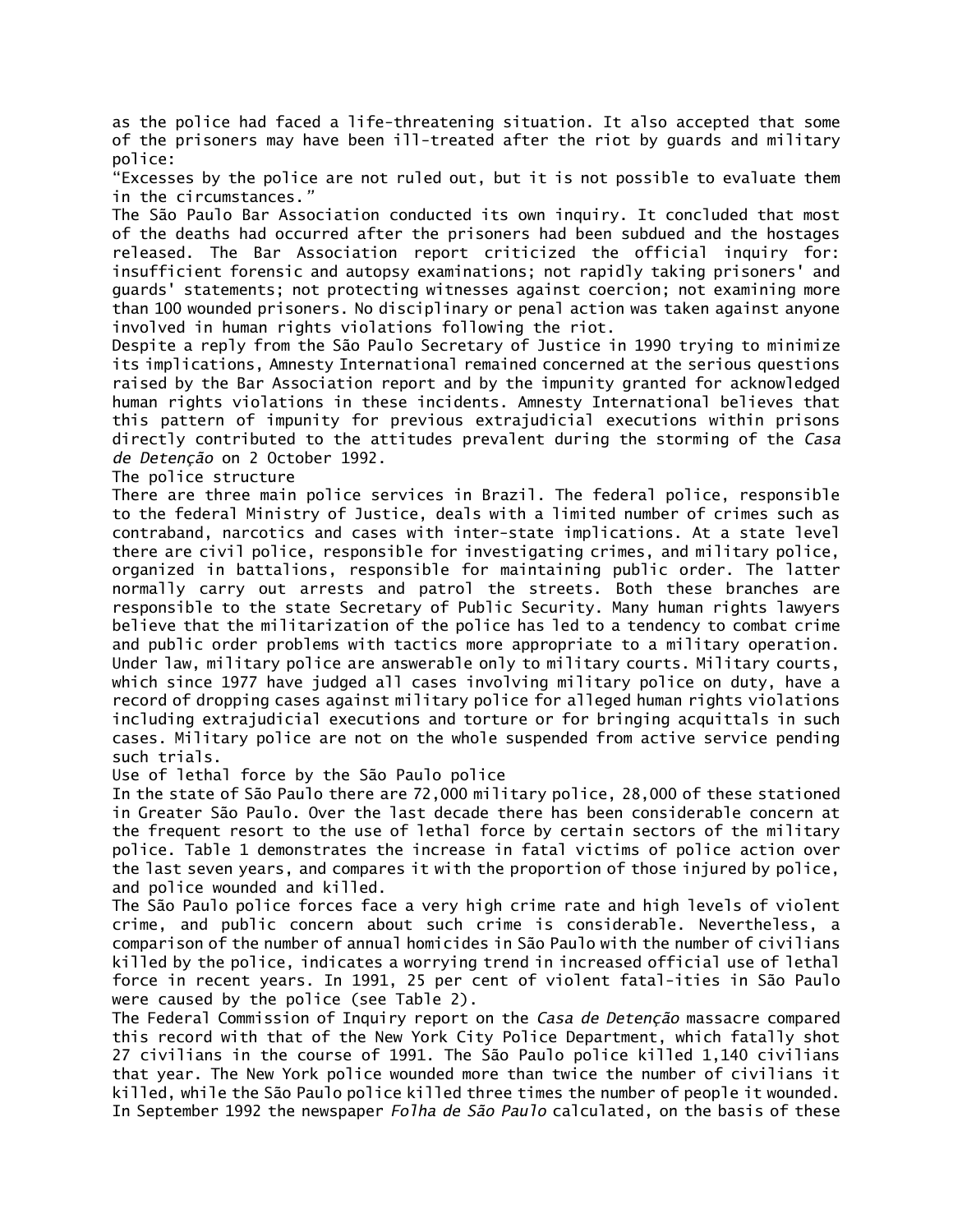official figures, rates of killings by police under the last three governor administrations. The rate had increased under the Fleury administration to an average of one killing by police in São Paulo every seven hours (see Table 3). Extrapolating from this average, military police in São Paulo could be expected to kill 111 people roughly every month.

Lack of prosecutions for alleged extrajudicial executions

According to the Federal Commission of Inquiry into the massacre, 14 high-ranking officers in positions of command at the *Casa de Detenção* had between them 148 military justice proceedings against them for homicide and attempted hom-icide, which the Commission described as "in those famous shoot-outs where almost always weapons `appear' in the hands of the victims".

On 31 August 1992 the result of seven years' research by television journalist Caco Barcellos into official military police court records of lethal police shootings 1970-1992 was published in a book called *Rota 66 : The History of the Police who Kill (Rota 66: A Historia da Policia que Mata)*. The book drew attention to high level of lethal shootings employed by certain military police battalions, notably Battalion 1 — the *Rondas Ostensivos Tobias de Aguiar*, ROTA. By giving case details it suggested that many had been extrajudicial executions. Through examining court records on these cases the journalist concluded that in Greater São Paulo 57 per cent of victims of such shootings had no criminal record. He drew attention to high rates of impunity for such killings within the military justice system. The book gave examples of how officers accused of unlawful killings were appointed to investigate other officers accused of similar cases, pending their own trials. It also named a number of officers who had between 34 and 45 lethal shooting to their name. Some of these had been suspended from street duty from 1982-1991, but had returned to ROTA units in 1991 under the Fleury Administration. A number of these officers were given command of the storming of Block 9 on 2 October.

At two events to launch the book the journalist and his guests were menaced by a number of these named officers. One allegedly warned him to be careful as he had annoyed the high command. He was followed by some of these men in police vehicles as he left the launch. (See AMR 19/23/92) After reporting the 2 October prison massacre on a television news broadcast, Caco Barcellos was once again threatened, this time by military police interfering in the internal radio system of a company linked to the one he worked at. During the whole of the afternoon of 7 October the radio system of CBN radio was interrupted and journalists told, amid much swearing, that *"*Caco Barcellos should not come back to the *Casa de Detenção*", and that "We've got our eye on him, we're on top of him". Following this Caco Barcellos left the country temporarily for his own safety.

The police records of all the commanders involved in the storming of the *Casa de Detenção* (except commander in chief Colonel Ubiratan Guimaraes) were provided to the Legislative Assembly's Special Commission of Inquiry. This revealed the following number of officially acknowledged fatal shootings per officer (see Table 4).

In the light of the past record of these police officers and forces, the decision to send these units and, in particular, the ROTA into the Casa de Detenção to put down the disturbance on 2 October could have been predicted to have a bloody outcome. 2 THE MASSACRE

## The *Casa de Detenção*

The *Casa de Detenção* was built in 1954 to house 3,500 prisoners on remand awaiting trial. It has progressively been used to house prisoners serving sentences, as well as those awaiting trial. On 2 October 1992, 7,257 prisoners were being held at the *Casa de Detenção*. The prison is divided into nine blocks. *Pavilhão 9*/ Block 9, holds *primarios*, those who are first time offenders but strictly speaking those who's first stay it is in the *Casa de Detenção* (they may have been held in other prisons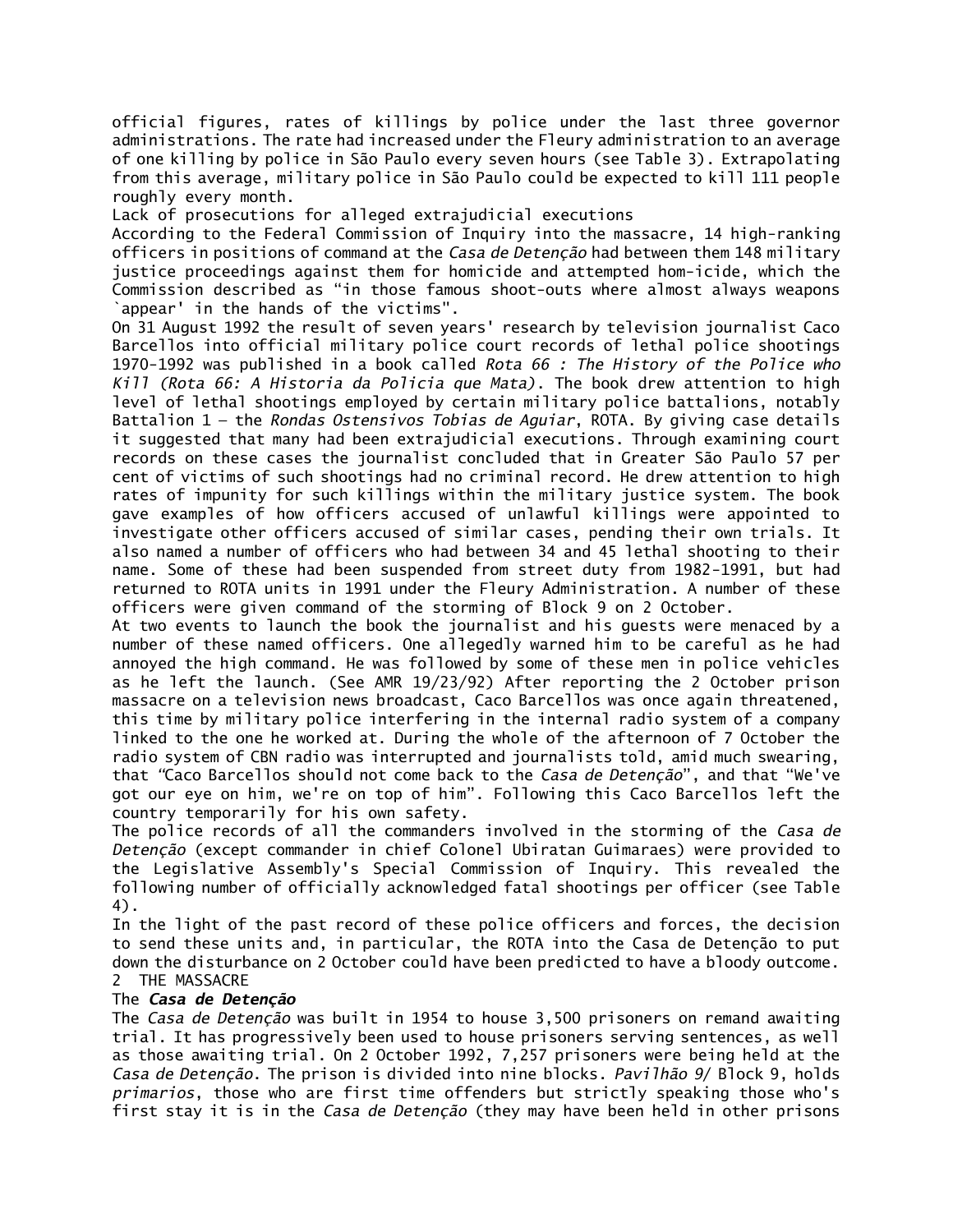on other charges earlier), and some awaiting trial. The population of Block 9 mainly consist of young men between the ages of 18 and 25. It is noted as one of the more unstable blocks, where prisoners have not yet accustomed themselves to prison life. Dr Filardi Luiz from the Public Security Secretariat informed Amnesty International and others on 6 October that on 2 October Block 9 housed 2,076 prisoners, later official figures stated that there were 2,069 in Block 9 that night. They were distributed in 248 cells.

The disturbance at Block 9 of the *Casa de Detenção* before the massacre

While it is not possible to confirm all the details of events leading up to the invasion of Block 9 the following account has been gathered from prisoners and prison staff.

Fifteen guards were on duty in the block with 2,069 prisoners. A fight between two prisoners broke out on the second floor at about 13.30. One of the prisoners was stabbed and the other violently hit over the head. The prisoners were separated and others witnessed three prison guards beating one of them. The two wounded prisoners were removed by guards for treatment. Guards tried to separate the two rival groups of prisoners supporting the original combatants and locked the gates to the first floor. These guards became caught between these rival groups and a third larger group of 500-700 prisoners returning to the block from the football pitch. Some of the prisoners told the functionaries to leave, as "this has nothing to do with you" and the functionaries abandoned the wing. Prisoners then took control of the block, breaking cell locks and began to make make-shift weapons from piping, knives, bits of wood and tiles.

The response of the civilian authorities to the disturbance

Prison guards reportedly rang the alarm at 14.15 alerting the perimeter guard. The Prison Director, Dr José Ismael Pedrosa, informed subsequent inquiries that he had also contacted the military police battalion charged with guarding the perimeter wall. He also contacted the Public Security Secretariat and the penal sentences judges. At 14.30 Colonel Ubiratan Guimaraes, Head of Metropolitan Policing for the city of São Paulo, arrived at the *Casa de Detenção* and summoned Battalions 1, 2 and 3 of the shock-troops. Battalion 1 includes the company of the ROTA, Battalion 2 is a shock-troop equipped with riot shields, used in public order control, Battalion 3 includes the kennels (16 police dogs), the Tactical Actions Group (GATE) which deals with disarming bombs and rescuing hostages, and the Special Operations Commando (COE) and Special Operations Group (GPOE). Within a very short time soldiers from all these battalions arrived, including a number of units of the ROTA who apparently arrived spontaneously. According to the military police inquiry, the total official number of military police involved in the operation was 347. Police were pictured at the prison with their name tags, which are worn on uniforms identifying each policeman, removed. At 15.00 the Adviser for Prison Affairs, Dr Antonio Filardi Luiz, and the Head of the São Paulo Prison service, Elio Nepomuceno, arrived.

The crucial question regards the chain of command and orders for military police to enter the block. Dr Antonio Filardi Luiz, from the Public Security Secretariat, told the Legislative Assembly that before reaching the prison he had ordered the Prison Director by telephone to pass command of the prison to Colonel Guimaraes. This order was reinforced by telephone by the then Secretary of Public Security for São Paulo, Dr Pedro Franco de Campos. This order was given before the arrival of the judges.

Contrary to the practice in previous prison disturbances, the Secretary of Public Security did himself not visit the prison at any stage during the operation. In previous cases both the Secretary of Justice and the Secretary of Public Security (both offices then filled by Dr Campos) were present to oversee operations. He maintained contact by telephone and radio with Colonel Ubiratan Guimarães. After passing the command to the military police, he did not apparently consult with any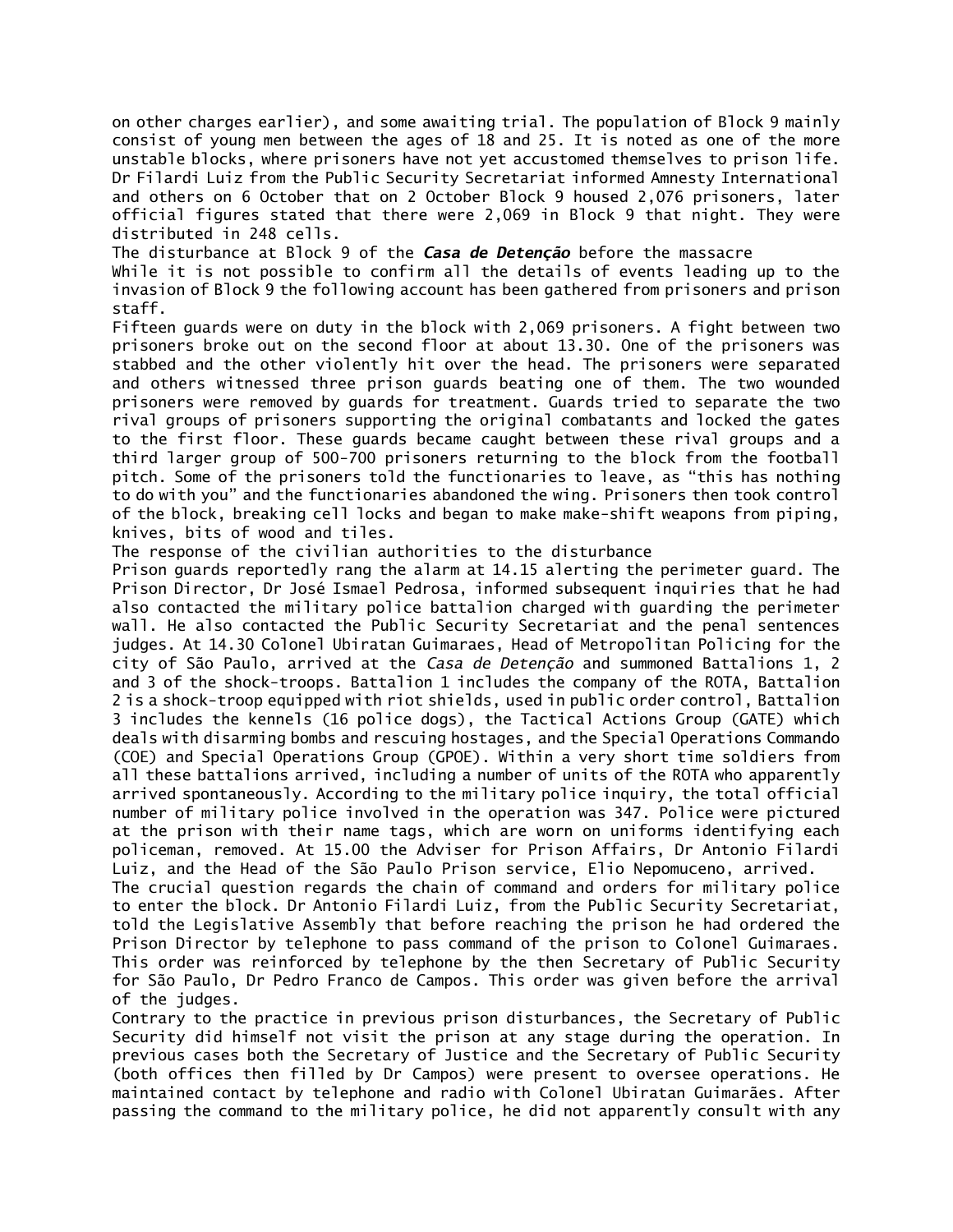of the civilian authorities present, not even the judges, to decide on a course of action. According to his own testimony he told Colonel Guimarães:

"You are in charge of the police operation, if in your evaluation of the situation you think it necessary to enter Block 9, you can enter."

When questioned at the Legislative Assembly, Dr Campos stated that he did not know or inform himself as to which military police battalions were deployed at the *Casa de Detenção*. Neither had he given any instructions about the minimum use of lethal force within the prison. The Secretary of Public Security had in effect given carte blanche to the military police.

When questioned about the massacre on 3 October he was reported in the press as having said:"In a case like this, the police have orders to shoot to kill. There's nothing absurd about them using machine-guns, after all the lives of law-men were at risk." (*Diario Popular*, 4 October 1992)

He also argued that the invasion was ordered because there was a risk of 7,500 prisoners escaping from the Casa de Detenção. Prison Directors are insistent that there was no escape attempt and no hostage-taking, and that this was made clear at the time.

While on previous occasions the State Governor has been directly involved in decision-making over how to deal with prison riots, the state Governor Antonio Fleury Filho was outside the city of São Paulo involved in election campaigning in Sorocaba that afternoon and stated to the press that he was only informed of the police storming of the block at 17.35, after it had occurred. The Secretary of Public Security told the Legislative Assembly that he informed the Governor of the disturbance at the prison at 15.30. By this time the command of the operation had already been passed to the military police. It is difficult to believe that the Secretary of Public Security did not inform the Governor that command of the situation had been passed to the military police. The Governor did not countermand this decision.

The Prison Director insisted to military police that he wished to negotiate with the prisoners and approached the block with a megaphone. Military police, with shields, were to provide cover for him against missiles. However, in evidence to the Legislative Assembly he stated that "I was physically prevented from negotiating".

Prison staff and other civilians told the official inquiries that just as the Prison Director was attempting to negotiate with the megaphone he was pushed aside by military police storming Block 9. Dr Antonio Filardi Luiz described it as "a cattle stampede". The Prison Discipline Director had apparently to pull the Prison Director back to avoid him being "crushed".

The police storming of the block was thus precipitated before the Judge-Inspector of prisons arrived and before any serious attempt at negotiations had been made. From this moment all civilians were prohibited from approaching the block, and firearms were allegedly pointed at them to prevent them doing so. Limited access was granted at 19.00 and at 22.30. Full control of the block was only passed back to prison staff and officials at about 3.00 on 3 October.

Prisoners in neighbouring Block 8 have subsequently stated that the first shots were fired by military police on the walls of the prison into Block 9 as the Prison Director and military police officers were running towards Block 9. This may have caused military police on the ground to assume that shots were being fired by prisoners inside Block 9. However, the commander of the perimeter guard stated to later inquiries that no shots were fired by his troops and said that ballistic tests on their weapons confirmed this.

The judges' account

The role played by the judges — the independent legal authority responsible for the prison service and for the physical and moral integrity of prisoners serving sentences and awaiting trial — is crucial. The two penal sentence judges arrived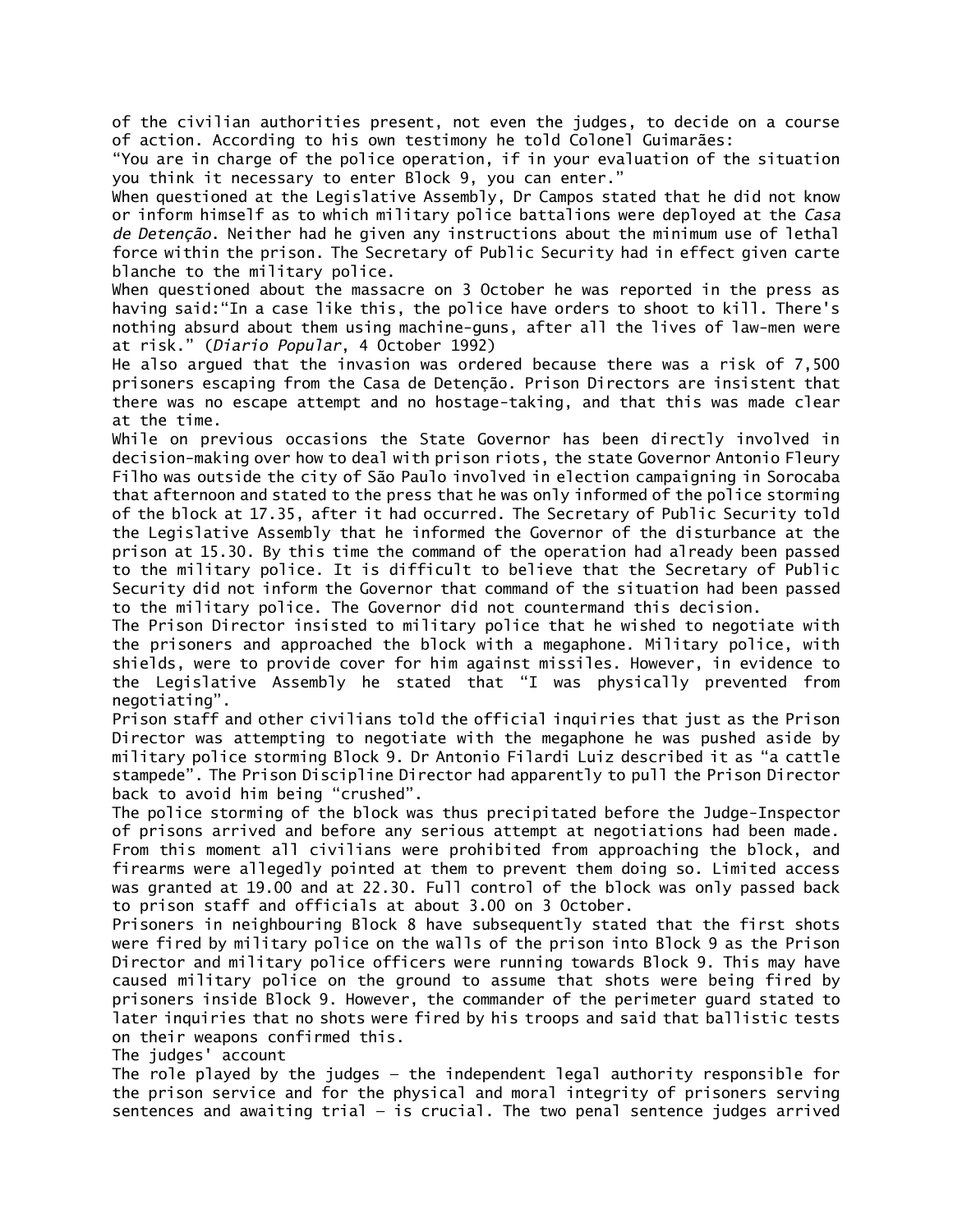at the prison at 15.45, Dr Luiz Augusto San Juan Franca, the Judge-Inspector of Prisons, arrived after the military police had stormed the block. The impression given by the three judges' report issued on 8 October is that they did not exert any kind of independent authority within the prison.

The judges give no detail as to who gave the order to storm the block. Nor do they describe any discussions between themselves, the prison director and the police to take the decision to invade, or establish procedures to ensure minimum use of lethal force. If, as it would appear, their attempt to negotiate was overridden by military police, the judges do not make this clear in their report.

After about an hour to an hour-and-a-half "when the military informed us that the rebellion had been dominated, but that civilians could not yet enter the block" the judges did not ask why they could not inspect the premises or insist on doing so, for which they had full legal authority, but went to one of the directors' rooms. According to subsequent evidence, one of the penal sentence judges left the prison at 18.30.

At about 19.00 the two remaining judges visited the ground floor of Block 9 accompanied by military police Colonel Wilton Parreira, Dr Filardi and Dr Nepomuceno. (Colonel Parreira was in charge of the entire operation from about 17.15 when Colonel Ubiratan had retired after being injured when a television exploded.) On the ground floor they saw hundreds of home-made knives, metal pipes, bits of wood, chains and stones thrown on the ground. They affirm "no firearms were seen there". They saw "many naked prisoners, sitting on the ground with their hands above their heads". They visited rooms on the ground floor that had been destroyed. They saw prisoners being taken in groups back upstairs to their cells. Instead of questioning prisoners, and insisting on making a thorough inspection of all the floors of the block, particularly in the light of the number of shots and machine-gun strafing heard, the judges state:

"The judges decided to stay on the ground floor, so as not to interfere with the job of putting prisoners back in their cells."

They went back to one of the directors' rooms in Block 6 and left the prison at 22.30. Before leaving they were informed by Lieutenant Colonel Edson Faroro, commander of the 2nd Battalion shock-troop, that the number of dead was higher than 50. They did not seek to see the dead or wounded or make any attempt to preserve the crime-scene. As judges they would have been in a unique position to initiate the instruction phase of any inquiry and in particular ensure preservation of evidence. It would appear from their report, however, that they had not even perceived that any crime had been committed. They were informed at 8.00 the next day by the Prison Director that 110 prisoners had been killed.

Police accounts

Military police commanders in statements to the official inquiries and the press alleged that they faced a fierce confrontation in which prisoners fired at them, attacking them with knives and bits of wood and piping. Although when questioned many of the commanders admitted that they had not actually seen prisoners firing, they maintained this version.

Military police denied that they stampeded Block 9 and claimed that if the Judge Inspector of Prisons had given them contrary orders they would have followed them. (They had not waited for the judge to arrive however.) While commanders claimed that the operation was orderly and that they had a clear plan to retake control of the block, they did not possess any plan of the block and had to ask a prisoner the way to the stairs. After the GATE troop entered to dismantle barricades set up by prisoners, squads of roughly 16 policemen from GATE and ROTA, commanded by an officer of the rank of captain, were assigned to regain control of each of the four floors of the block. The shock-troop was sent in last to check cells and organize the descent of prisoners to the central courtyard.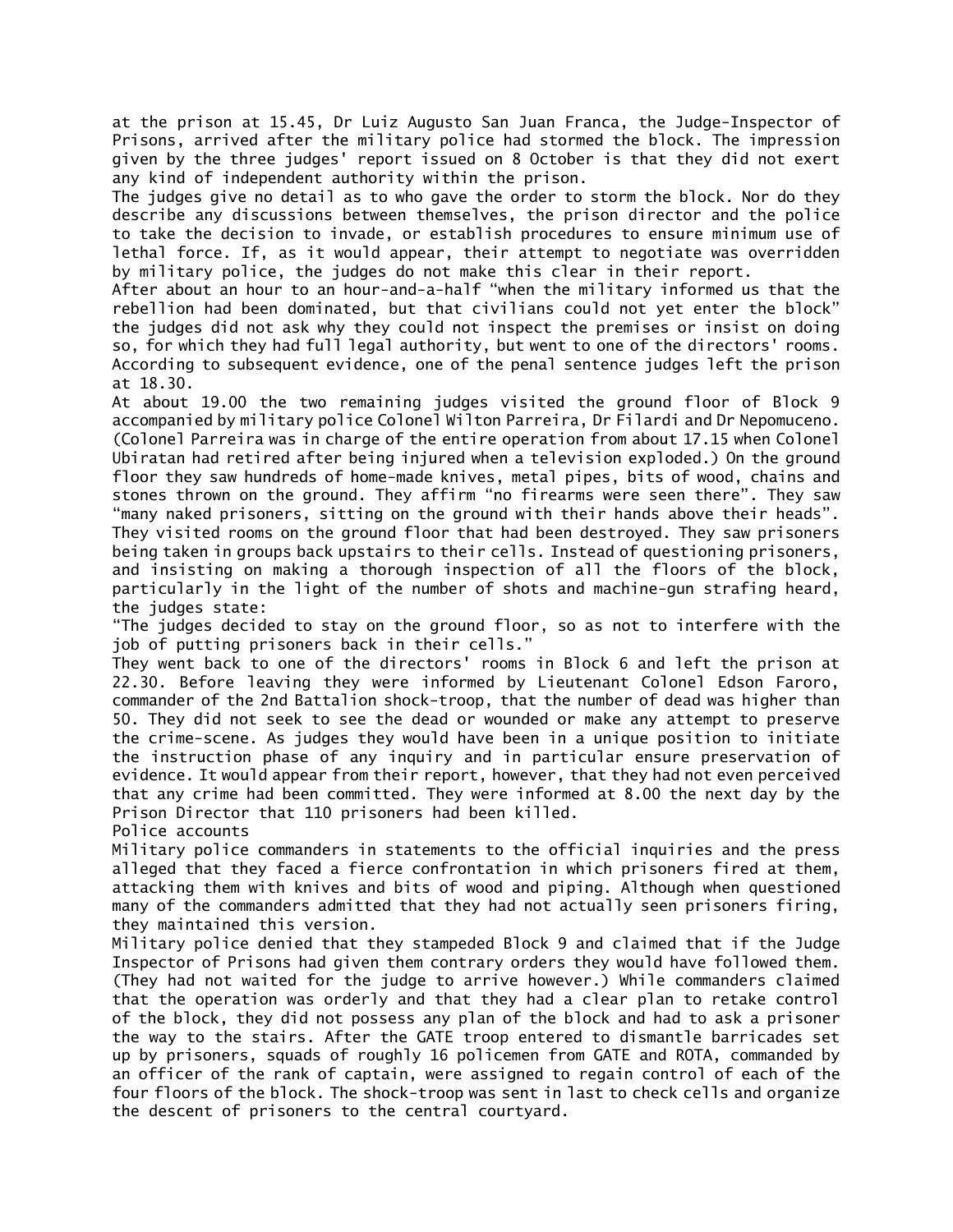In statements to the Federal Commission of Inquiry and the Legislative Assembly, military police commanders, officers and soldiers made a number of contradictory assertions. For instance, a number of officers and all civilians present state that no shots were heard before the storming of the block and that no resistance was offered or shots fired by prisoners on the ground floor. Yet the commander of the operation asserted in evidence to the Federal Commission that shots were heard before the storming and that just as the troops entered the block they were fired on by prisoners. It seems clear, however, from the police version that as some of the police entered, objects were thrown at them including sticks, knives and metal piping. Police also claim that plastic bags containing urine and faeces were thrown at them, but this has not been confirmed. Prison staff suggest that the mass throwing of weapons out of cell windows into the central courtyard was in fact the customary signal of surrender, as once prisoners realized the shock-troops were going to enter the block, they did not want to be caught with incriminating weapons. The weapons were thrown down into the patio with some violence however and caused injury to police.

Officers commanding operations on each floor state that they were fired on by prisoners and that troops shot in the direction of gun sparks. Under questioning in the Legislative Assembly, police also gave contradictory versions of their actions. Some police stated in evidence that after dominating the prisoners, prisoners leapt out at them (from behind closed doors) attacking them with knives, that wounded prisoners attacked them from the floor, and that they were involved in hand-to-hand combat with prisoners and defended themselves with revolvers and machine-guns. The captain commanding the retaking of the first floor described hand-to-hand combat as follows:

Captain : "Hand-to-hand combat doesn't mean to say that they arrived and were already grappling with us. That's not body combat. Body combat is from the moment when the person is there and we perceive from two metres distance that this person is armed with a knife and is about to attack. And what is our defence? To fire.

Questioner : So you saw the person with the knives and you fired ?

Captain : Exactly."

Police wounded

The military police also provided contradictory information about the number of police who were wounded at the *Casa de Detenção*. The official number of wounded changed in the ensuing days between 22, 32 and 48, and the rank of officers on the list changed. Only on 10 October, eight days later, were nine lightly wounded officers presented to the press, six with bullet marks to the leg or arm, and three with knife marks. The wounded were apparently examined and treated in the military hospital, but the civilian Forensic Medical Institute, which examined wounded prisoners at the *Casa de Detenção*, was not given access to the wounded police to inspect and register their injuries formally. Under questioning in the State Legislative Assembly inquiry police on the wounded list revealed that one of them had been shot by a police sergeant, one had been wounded by a ricochet bullet, another had hurt his wrist with his own shield, and the groin wound of a fourth may have predated the *Casa de Detenção* incident.

Firearms found by police

At 21.00 on 2 October military police presented a trolley with 13 firearms, together with bullets supposedly fired by them, to the Prison Director and other civilian authorities as proof that the prisoners had fired at them. The ballistic report on these weapons stated that they all showed signs of rust and having been stored improperly. During subsequent inquiries, police officers were at a loss to explain where and by whom each weapon had been found — and were only able to account for seven of them. These seven were found by ROTA members only. The Prison Discipline Director questioned how they could have found exactly these weapons and the bullets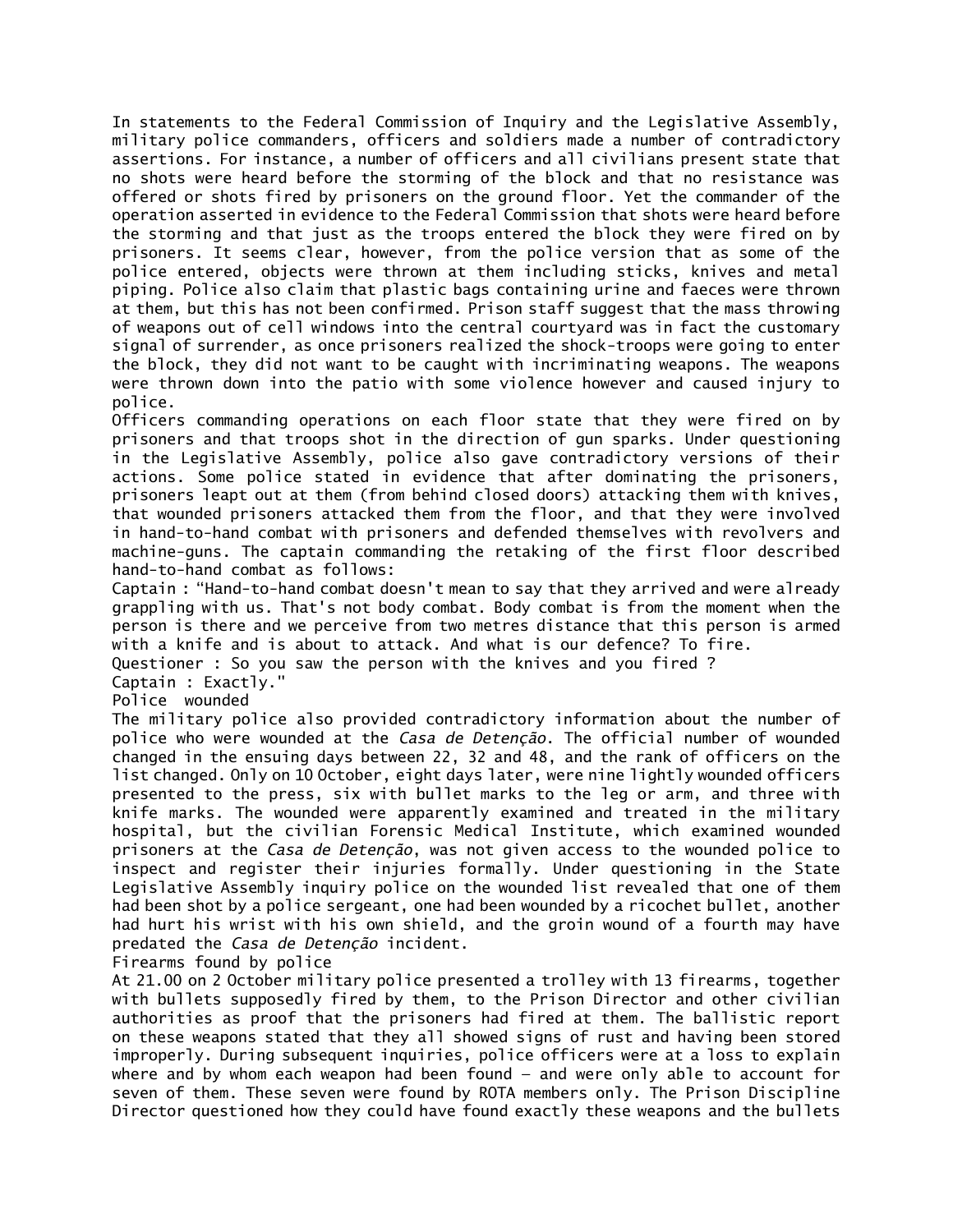fired by them in the space of two hours when "the place was dark and full of water mixed with blood and detritus". No further such weapons were found by prison staff in the aftermath of the disturbance. According to the Prison Director, in the previous five years only two firearms had been found in the whole prison complex. Prisoners asserted that if they had possessed firearms there would certainly have been police fatalities. The Federal Commission of Inquiry went so far as to conclude:

"In other words these `planted' weapons, are none other than the famous cabritos which in police jargon means weapons artificially placed at the scene of a crime to justify illegal [police] actions."

It recommended that military police should be charged under article 347 of the penal code for fabricating evidence.

A subsequent argument offered by police authorities to the press and the inquiries to justify the level of shooting was that troops were particularly scared at high rates of HIV infection in the prison. (The prison medical service estimated that 17 per cent of prisoners in São Paulo prison system are HIV positive.) Police, carrying revolvers and machine guns, allege that prisoners threatened them with blow pipes made of pen shafts and tooth picks dipped in their own blood. While it is credible that prisoners may have used the fear of AIDS to taunt police and try to prevent them approaching, the blow pipe theory is quite fanciful. Police troops were, however, genuinely afraid of being contaminated, and claim to have been told by officers before entering the prison that all the prisoners had AIDs. Some were allegedly also told that prisoners possessed machine-guns.

### Prisoners' accounts

The prisoners, in statements to the inquiries and in interviews, were insistent that they had no firearms; that they had taken no hostages; that there was no escape attempt planned; and that the situ-ation could have been resolved by negotiation. This version is supported by prison staff and directors.

Prisoners' accounts describe a series of sep-arate waves of killings during the police operation in the following sequence:

1. Police shoot into corridors and galleries.

2. Police enter each floor killing prisoners inside cells.

3. Prisoners told to strip and run down stairs to courtyard. Some who slipped or were slow were shot. Some were bitten by police dogs. Prisoners made to run the gauntlet of police beating them with truncheons.

4. Prisoners sitting naked on patio, while some prisoners carry wounded and dead. Some wounded prisoners were called out for treatment, but believed to have been executed. Some of the body carriers were executed.

5. Police, inspecting wounded and dead, stab prisoners with knives to see if anyone alive hiding among the dead. Some of those found still hiding allegedly shot. Prisoners put back in cells.

Killings in the corridors and cells

The following (unless otherwise stated) is evidence collected by Amnesty International delegates interviewing prisoners and prison staff and inspecting cells and corridors in Block 9. In the tumult some of the prisoners took shelter in cells other than their own. This means that there is not always a direct correlation between those killed and the normal cell inhabitants. In some cases all the prisoners sheltering in a cell were killed, and thus there are no witness statements. Prisoners made to collect dead bodies from the corridors and cells have, however, given some information about the location and state of bodies they handled. Some of the prisoners stripped naked before police arrived as a way of showing that they had surrendered. Others were made to strip afterwards.

There are four floors in Block 9, each named a pavimento. Thus the ground floor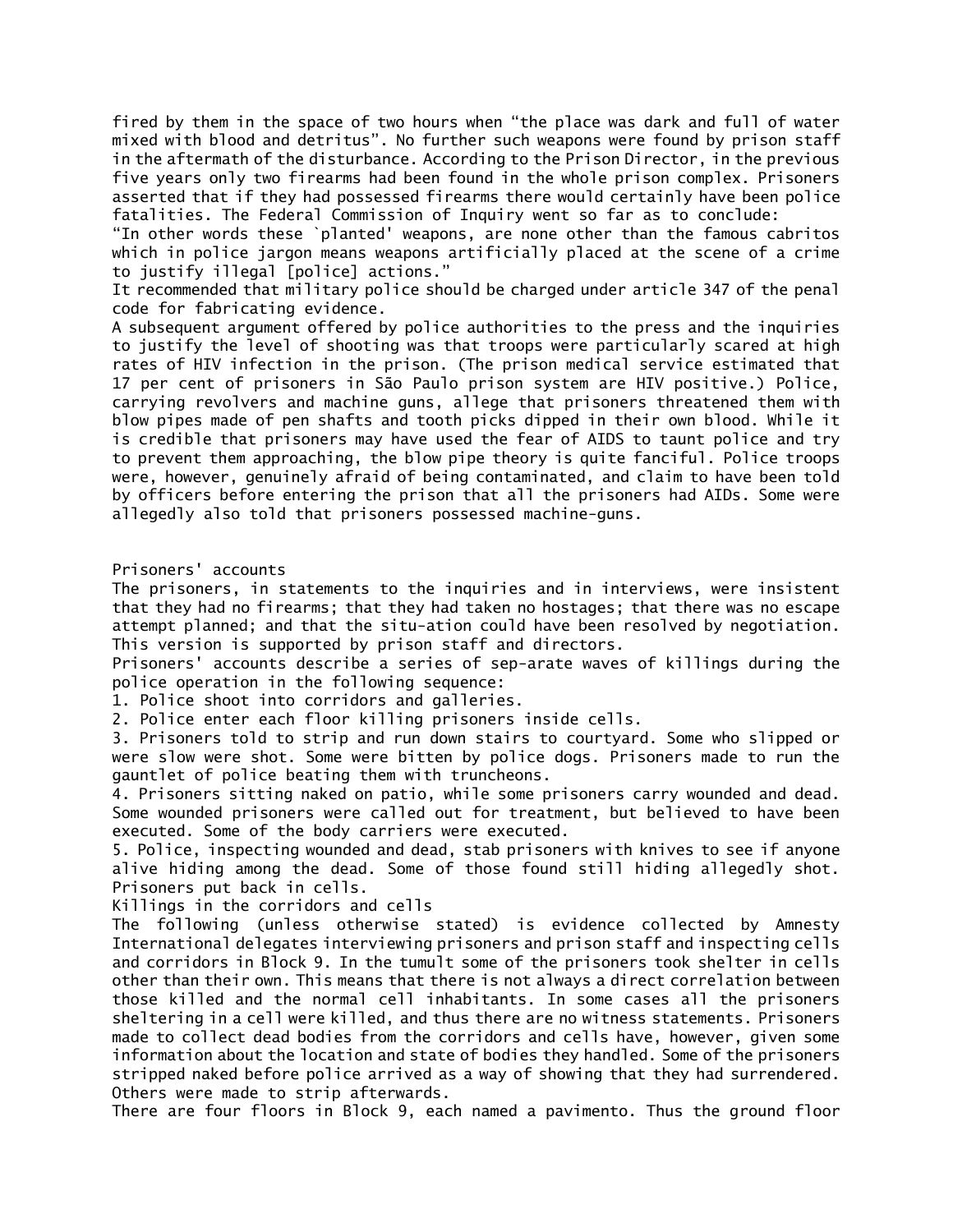is Pavimento 1, the first floor Pavimento 2 and so on. Cells are numbered according to Pavimento and their position on the corridors. The letter I after a cell number indicates that it is internal, looking into the courtyard, and the letter E that it is external looking out into the prison grounds. Thus cell 351-I is a cell on the second floor looking into the courtyard.

The following are prisoners' accounts. These are followed by the Amnesty International delegates' physical observations of the cells concerned on 12 October. *First floor - Pavimento 2*

*Cell 252-I:* The three inmates of the cell, who were the block's postmen, were all killed inside their cell on the bed. The cell is on the right hand side of the corridor directly after leaving the stair-well on floor 2. There are bullet marks in the wall at chest level.

*Cell 284-E*: Four prisoners died. This cell was not examined by Amnesty International. Second Floor - Pavimento 3: The majority of killings took place on this floor.

*Cell 385-E:* There were apparently six prisoners sheltering in the cell. Five of them were killed and one survived. There are bullet marks at floor level and also fired from below into the make-shift bunks above the ceiling.

*Cell 384-E*: Two prisoners were killed, one in the toilet area and one on the bed. Four prisoners survived. There are bullet marks in the toilet area and on the wall between the floor and 80 centimetres from the floor.

*Cell 383-E*: There were six prisoners sheltering in the cell. All of them were killed inside the cell, one below the bunks and five on the mezzanine of bunks. There are 14 bullet marks marked out by the scene-of-the-crime team all over the ceiling above the bunks.

*Cell 379-E:* There were six inmates in the cell. Three of them were called out. The other three all were killed. (Prisoners told the Federal Commission that as they left the cell and walked down the corridor they heard shots into their and neighbouring cells.) There are bullet marks and blood stains in the toilet area and sheets covered in blood.

*Cell 377-E*: At least seven prisoners died in the cell out of the 10 men taking refuge in the cell, three from other cells. There are bullet marks at ground level and in the toilet area.

*Cell 375-E*: All 10 prisoners were killed. Their bodies were forgotten by police in the general removal of bodies. Thus the bodies were found by functionaries and prisoners on the morning of Saturday 3 October. The bodies were found sitting against the wall in positions of defence, with arms in front of faces or behind their heads as demonstrated in the photograph. The Prison Director of Discipline also confirmed that these bodies were found in a cell on the 3rd floor "all sitting with their hands on their heads, with powder burns on faces, and shots to the head, chest and throat." These bodies were carried down to the bathroom in the infirmary in Block 4, acting as a mortuary, where they were seen by two priests and a nun visiting the Block on 3 October, some with hands frozen through rigour mortis in positions of defence, such as behind their heads. Bullet marks can be seen along the back wall of the cell in positions consistent with the prisoners having been shot while sitting against the wall. There are also blood stains on the wall.

*Cell 351-I*: Two prisoners were killed on the bed. Their bodies were found by a cell-mate on the morning of 3 October. Their heads were slumped near bullet holes in the wall. They had also been stabbed. There are bullet holes and blood stains near the bed, consistent with the prisoners having been shot while lying down on the bed. There were also knife marks in a sheet or curtain.

*Cell 350-I*: The body of João Gonçalves da Silva curled up in the bath area was found by his cell- mate on the morning of 3 October, as shown in the photograph. (The autopsy shows he was shot with three bullets.) There are also bullet marks fired into the bunk bed from below.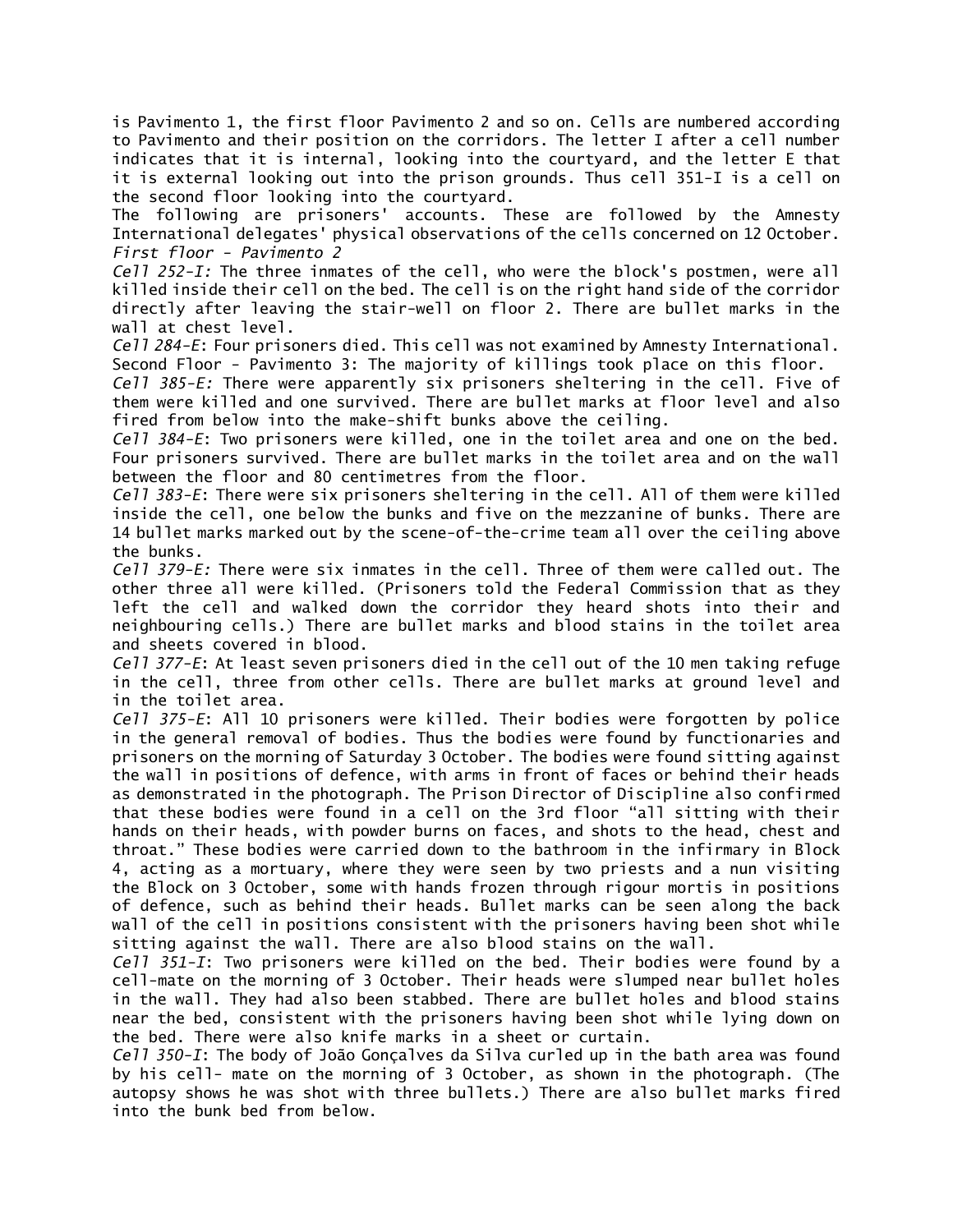*Cell 349-I*: Three prisoners were killed in the cell.

*Cell 348-I*: Three prisoners were killed sitting down. Prisoners who carried their bodies downstairs claim that they had many shots to the head at close range and that they had powder burns on their faces.

*Cell 346-I*: Four prisoners from the cell were killed. Possibly some in the corridor. There are blood stains on the ceiling in the corridor outside the cell and on the wall above the cell door. There are bullet marks and blood stains near one of the beds in the cell.

*Cell 373-E*: There were eight prisoners sheltering in the cell. Six were killed. Other prisoners relate that there was a pool of blood in the corner of the cell. Bullet marks can be seen at the level of the bed, also fired from below into the bunk above, and blood stains on three walls and on the ceiling.

*Cell 331-I*: Three prisoners from this cell were killed.

*Cell 345-E*: Five prisoners were in the cell. Four were killed, one survived. There are blood stains on the ceiling.

*Cell 339-E*: Six prisoners were killed in the cell. There are bullet marks on the walls near floor level and at chest level.

*Cell 307-E*: There were nine prisoners sheltering. Six were killed. According to Dionisio Paiva Filho:

"Police came in firing, they opened the door and told us to get out. We said we were unarmed. As one boy got up from the bed to go out, a policeman shot at him three times from the doorway. The boy had only arrived at the prison the Friday before. He dragged himself across the floor. Then three more police entered. They fired a shot near the toilet area and killed another one. A policeman called out "there are some other ones alive here" and three more police came in with machine-guns and gave a volley of machine-gun shots at the three that were near the toilet. They went out. We lifted the dead bodies onto ourselves and hid underneath. We put the dead on top of us and spread blood on ourselves to pretend to be dead. I spent an hour with a dead body on top of me, really scared. They came back after two hours and called out that if we were alive we had to leave, to take off our clothes and run out of the cell. There were six dead. One on the floor, one on a stool, three in the corner near the toilet and one on the bed. Two of the dead were Paulo Roberto de Luiz and José Martins de Vieira Rodrigues. Three of us survived."

There are sheets with bullet or knife marks, powder burns and blood stains.

*Third floor - Pavimento 4*

Four prisoners were killed on this floor. No cells were examined by Amnesty International.

*Fourth Floor - Pavimento 5*

*Cell 512-E*: There were 13 prisoners sheltering in the cell. Six prisoners were killed, four were wounded with bullets. Luis Carlos dos Santos Silva was wounded with five bullets, one in the back near his spine, two in his right leg, one in the buttocks and one in his left foot. Daniel Soares was shot twice in the groin. Aparecido Donizete Domingos had seven bullet wounds, three in the chest, two in the stomach and two in the arm. According to Luis Carlos dos Santos Silva:

"I was in my cell with my eight cell-mates and four others sheltering from other cells. They made us lie face down on the floor with our hands on our heads. One or two police came in and starting firing machine-guns inside the cell. They also fired from below into the bunks. Then they made us take off our clothes and run, if we didn't run they would kill us, they would shoot at us. They ordered us to take the clothes off the dead, but we couldn't manage it. We had to go down to the patio after all the firing. I spent more than two hours in the rain.

"Four of us wounded left the cell. I've only seen two of the others, one's missing, he was from my cell, I don't know where he is. There were some others that we left alive. A friend of mine, José Carlos dos Santos, was alive when I left, I heard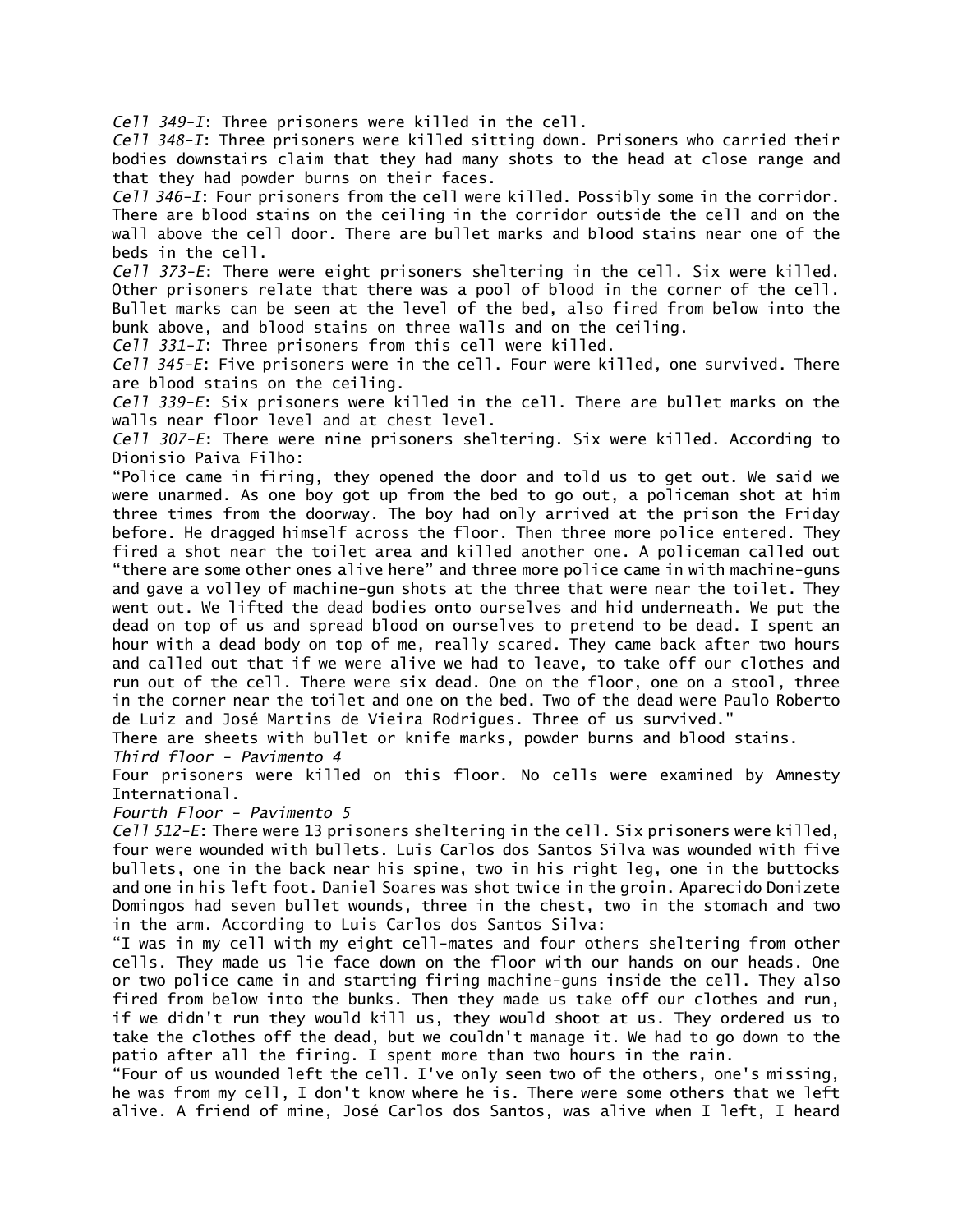him talking, but he died later. I don't know if the rest survived.

The fourth wounded prisoner he could not locate is likely to have been José Ronaldo Vilela da Silva.

According to Antonio Carlos Beloso da Silva there were 13 in the cell at the time: "The police came past. We were already lying on the floor. Six died on the spot. Four were wounded with bullets, and three others survived unwounded. One survivor died, José Ronaldo Vilela da Silva, he went down stairs alive. He had a shot in his body. The cell was awash with blood all over the floor and wall."

According to the autopsy reports Stefano Ward da Silva Prudente was killed with 13 shots, José da Silva with eight shots, Elias Palmijiano with five and Olívo Antonio Luiz with four and José Ronaldo Vilela with six. There are bullet marks on the walls and near a bed.

Prisoners run the gauntlet and descend to the patio

A number of prisoners described how, after some of their companions had been killed in the cells, they were made to strip and run down the corridor and down the stairs to the patio below. The floor was very slippery. The block was awash with water from broken pipes and firehoses and prisoners had initially spilt oil on corridors and steps to make police access more difficult. The stairs themselves are in very bad condition and broken, and many of the prisoners slipped and fell. Military police lined the corridors and beat them with truncheons as they went past. Claudio de Abril, who 10 days after the massacre displayed severe bruising on his legs, back and stomach, said that as he ran the gauntlet of more than 100 police he received about 21 truncheon blows, including one on the face across the eyes.

Roberto Soares described to the Federal Commission of Inquiry how "he was walking along the corridor on the fourth floor in a line of naked prisoners, and that although he had his head down he saw a military policeman pull a bayonet out of his boot and stick it into the back of a prisoner three places in front of him, and then push him into the elevator shaft".

Some were bitten by police dogs as they came down the stairs. Dog bites were seen on some of the prisoners inspected by the Amnesty International delegates. The Forensic Medical Institute recorded between nine and 12 injuries which could have come from dog bites. The prisoners interviewed stated that the dogs were under police control on leashes when they were bitten by them.

Police allegedly did not refrain from beating the wounded. José Iran de Oliveira who had severe burns after being caught in a fire in the administration room on the ground floor recounted to Amnesty International how "They burst all the blisters and burns on my arms with truncheons and boots, various of them. It was worse if you cried out, they beat you more. I had to keep quiet and put up with it all. A man came and helped me".

Having been made to strip and come down to the ground floor prisoners were made to sit with their heads between their knees on the central patio of the Block, in the dark and rain for about two hours. They were allegedly told not to cough, or sneeze or they would be shot.

Alcides Carvalho Filho described to Amnesty International how while sitting on the patio he caught glimpses of what was going on:

"Everyone was on the patio, you had to put your head between your legs and keep your head down. Some who lifted up their heads were beaten. I raised my head and saw two prisoners carrying bodies, either dead or wounded. After about 10 minutes I raised my head again. I saw two dogs — German Shepherds — entering the barber's shop and heard them barking, and prisoners' low groans."

There are several unconfirmed reports that the wounded were taken into the barber's shop on the ground floor, and that dogs were let in to finish them off. The family of Claudio José de Carvalho have stated that when identifying the body of their relative, they noted several dog bites in the area of the genitals. The Forensic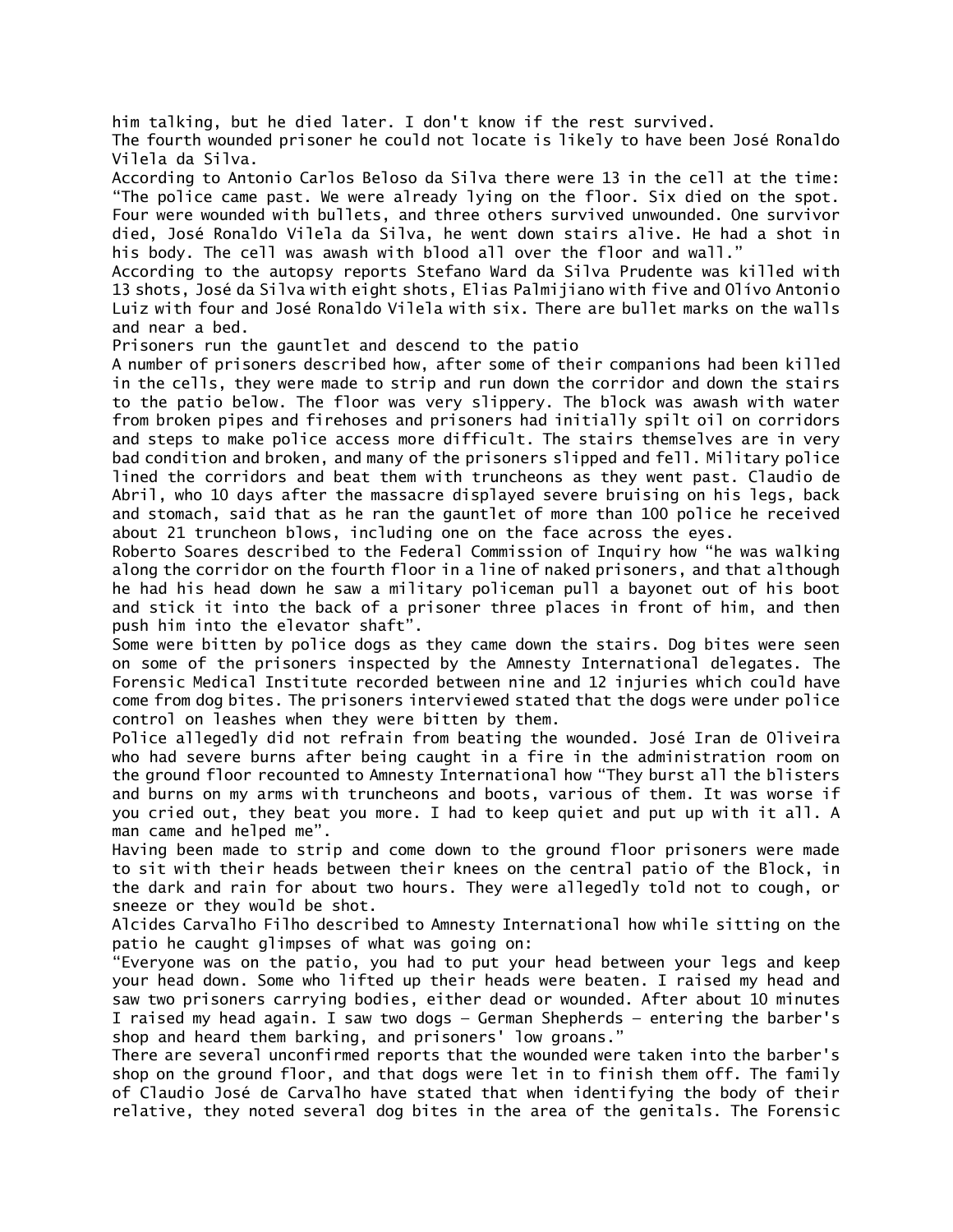Medical Institute found no evidence of injuries caused by dogs on the dead examined. "No mutilations or injuries caused by dog bites were observed."

Execution of the wounded

At one point police are said to have called out that if any of the wounded wanted treatment they should stand up. Two or three men stood up, and were taken away and allegedly killed.

"Some raised their hands and were taken by the military police to the gate and went upstairs and then a minute or a minute and a half later we heard shots above, making us believe they had been sacrificed."

"I carried various bodies of prisoners, whom I had seen alive and naked on the patio and then found dead."

Prisoners made to carry bodies and then themselves executed

A number of the prisoners were selected to carry dead bodies down from cells and corridors to a general pile in the corridor and sports room of the 1st floor, where they were later seen by prison functionaries and the crime-scene investigator. Police were apparently afraid of contracting AIDs from the dead and wounded and allegedly made prisoners carry the bodies for this reason. Several prisoners stated that some of the body carriers were executed afterwards, among those killed was a prisoner known as "Tubarão".

Milton Marques Viana said that he carried a number of bodies: "with shots in the chest, face, stomach and mouth. I saw that they had just gone and killed our wounded. Various of us who carried the bodies survived, but some were executed."

Gilberto Rosa Saldanha said: "They machine gunned six people who came up with us to carry the bodies, on the landing on the second pavimento." According to Genivaldo Araujo dos Santos, "They shot everyone, including an old man from 212-E who was carrying bodies".

Luiz Henrique Soares, another body carrier, in evidence to the Federal Commission of Inquiry recounted:

"I watched while one of the prisoners who was carrying bodies was shot in the head from a revolver, just after he had put down a body in the sports room. He fell with his eyes fixed, on top of the body he had just carried."

Many prisoners also recounted how police went around checking if there were people still alive hiding among the bodies in the cells and stabbed them with bayonets. According to one, "If you were wounded they checked with a bayonet to see if you were alive". Two of the prisoners examined by the Amnesty International delegates had stab wounds in their feet. Another had stitches in his head from what he said was a bayonet wound. One of the nurses stated that prisoners had also been stabbed in the buttocks. Genivaldo Araujo dos Santos was stabbed near the anus, sustaining a wound which required five stitches. Stab marks in the feet and buttocks suggest that prisoners were lying down when stabbed. The 2nd shock-troop battalion carried knives in their boots during the operation.

Prisoners witnessing summary executions during the police operation were allegedly told by police: "Look at how we kill bandits."

Treatment of the wounded

It would appear from testimonies that a number of the wounded were executed. The disproportionate number of dead to wounded appears to provide confirmation of this. This ratio was particularly commented on by representatives of the Federal Medical Council visiting the Casa de Detenção on 12 October.

Initial reports on 3 October stated that there were 35 wounded. Amnesty International del-egates inspected some 18 wounded. While some were definitely in need of hospital treatment, none of these injuries were serious, causing risk to vital organs. The total number of injured examined by the Forensic Medical Institute (IML) from 12 October onwards was 108, of which there were 73 prisoners with wounds consistent with beatings, five with bullet wounds, between nine and 12 with dog bites, four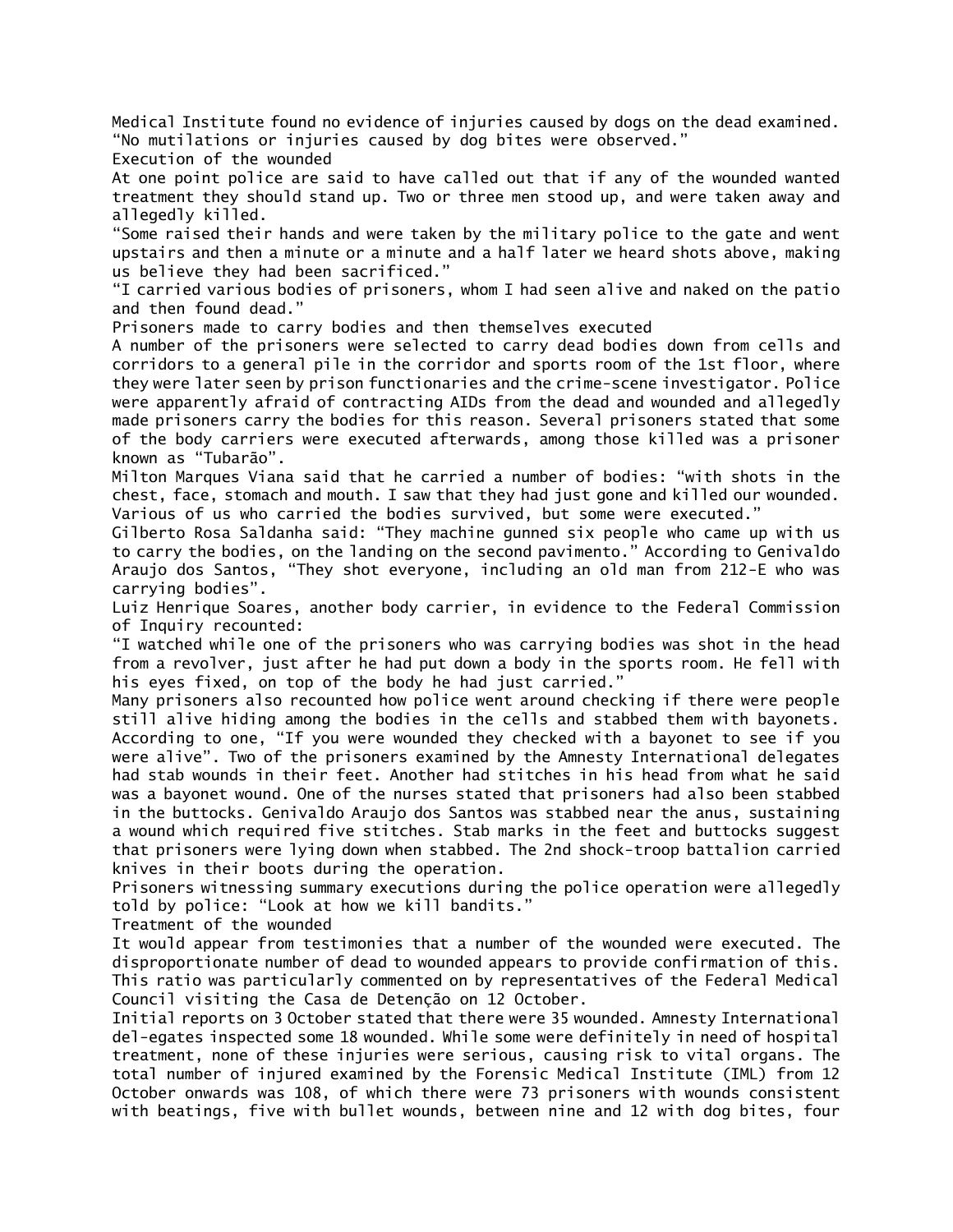with stab-like wounds, and one suffering from burns. Of the prisoners inspected by Amnesty International more than five had bullet wounds. The IML doctors waited a full 10 days before inspecting the wounded. The IML considered of the 108 inspected only two prisoners had serious injuries. The ratio of 111 dead to two seriously wounded is extremely striking. If it is accepted that only five surviving prisoners had bullet wounds, this means that police shot 108 prisoners and killed 103 of them.The Director of Prison Discipline told Amnesty International delegates that he tried to check each of the wounded being taken out of the prison, and to insist that they were accompanied by prison staff. He was prevented from doing so by police pressing a machine-gun against his chest. According to him the first eight prisoners who were sent to the Santana Emergency Hospital left alive, some with wounds that did not appear to him to pose a risk to their lives. Nevertheless, they all died either shortly before or shortly after reaching the hospital. He said he believed that some of them had been executed on the journey to the hospital.

The Workers' Party dissident report on the Legislative Assembly inquiry cross-checked hospital records of the time of entry at the hospital of each prisoner and the description provided by the Prison Discipline Director of each as they left the prison. This indicated that two of the prisoners described by the Director as alive and talking when put in the police paddy wagon were José Ronaldo Vilela da Silva (from cell 512-E) and Antonio Marcio dos Santos Fraga (from cell 307-E). Amnesty International received testimonies from other prisoners describing these two as alive, the former walking down to the patio. According to autopsy reports, both prisoners died of shots through the lungs. Had the prisoners been wounded in this way before entering the police paddy wagon they would have been unable to walk or talk. It would be possible for the authorities to identify police in charge of particular paddy wagons delivering the wounded and dead to the Santana Emergency Hospital.

## 3 THE AFTERMATH

## Medical treatment for the wounded

An Amnesty International delegate visited wounded prisoners in the infirmary in Block 4 on 6 October. Seven prisoners were in the infirmary, five lying on thin foam mattresses on the floor. They stated that they had received treatment from other prisoners acting as nurses under doctors' instructions.

José Iran de Oliveira was lying on a foam mattress on the floor, in clear need of hospital treatment. His entire face, neck and one of his arms had sustained first and second degree burns from being caught in a fire on the ground floor. He had not been taken to hospital. Some of the burns on his hand and elbow were suppurating. He said he had received no treatment. The only first aid material to which he had access was a bandage. He had removed it because it was dirty.

Luis Carlos dos Santos Silva had five bullets still lodged in his body — two in his right leg, one in his back near his spine, one in his buttocks and one in his left foot. He had been transferred to the Mandaqui hospital during the night of 2 October and lain on a stretcher for over 24 hours without being attended by anyone. "They didn't do anything. They didn't take out the bullets. They didn't give me anything, not even a pill", he said. He was returned to the *Casa de Detenção* on 4 October without the bullets having been removed. He was particularly concerned about the bullet near his spine and had asked his lawyer to try and secure treatment for him. The bullet near the spine was not removed until 12 October.

Prison doctors told Amnesty International delegates that it was common practice not to remove "non-serious" bullets. Following a visit to the *Casa de Detenção* on 25 October 1989 the São Paulo Bar Association and the Regional Medical Council reported that one prisoner, Claudemir de Oliveira, had been waiting for more than a year for an operation to remove a bullet from his spine. He was unable to stand erect or to walk. Amnesty International learnt that he died in December 1989 of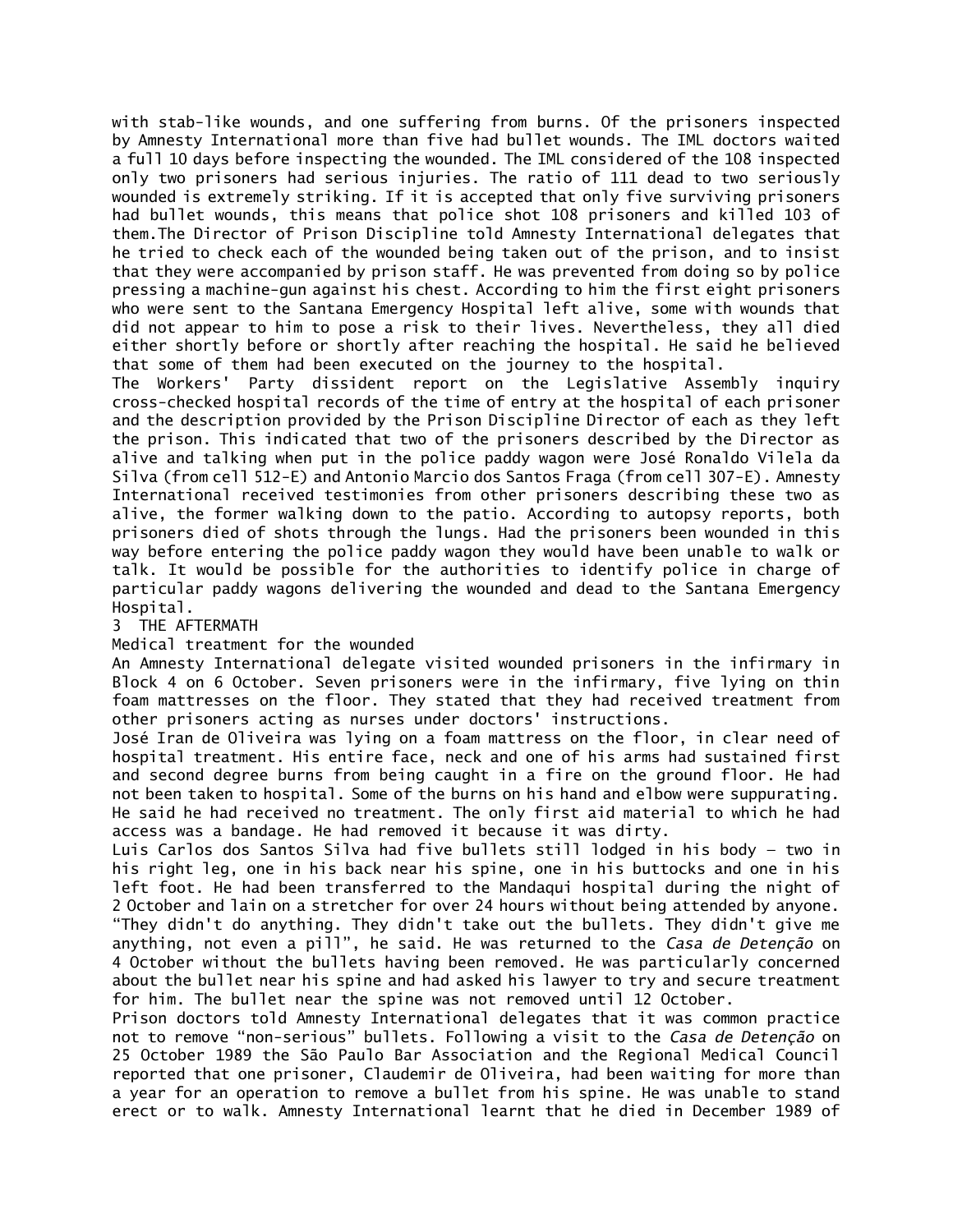Aids. The bullet had not been removed.

Other human rights observers visiting the prison on 6 October gained access to the punishment wing in Block 6 where they reported seeing wounded prisoners from Block 9 in punishment cells. One, Luis Carlos Alves, said he was urinating blood and needed treatment. The authorities said that some of these men had been involved in the initial fight in Block 9 and were being kept in the punishment wing for their own protection.

The Amnesty International delegates made representations to the authorities, including Prison Service Directors, and the Secretary of Public Security, to provide proper medical treatment for the wounded prisoners. In a subsequent visit on 12 October the delegates noted slight improvements: prisoners had beds and were no longer on the floor and prisoners had fewer complaints. Treatment, nevertheless, left much to be desired.

According to prison doctors, wounded prisoners not moved to the infirmary in Block 4 remained in Block 9 and visited the infirmary daily or were sent medicines. Doctors attended to some 80 prisoners a day from the entire prison in this way. Treatment in general however was administered by prisoner nurses. Some of these nurses had previous training, others did not.

Any prisoners that needed hospital treatment had to be escorted to hospital by military police. In the case of those wounded on 2 October, it was entirely inappropriate for them, as witnesses to the massacre, to be transported by military police. Indeed prisoners were terrified of being given over into military police custody. In a meeting with the Secretary of Public Security for São Paulo on 21 October an Amnesty International delegate asked whether a special corps of prison security guards charged with escorting prisoners to hospital and courts could not be established. The Secretary answered that he was considering setting up a special prison security service, which would deal with all security matters in prisons, including prison disturbances.

In the light of these problems members of the Federal Medical Council had meetings with the Secretary of Health for São Paulo to suggest that doctors from outside the prison service visit the prison to help attend the wounded. Although this was agreed, the visit was not organized. José Iran de Oliveira did not receive hospital treatment. A team of doctors from the Emílio Ribas Institute did visit the prison, however, to carry out HIV testing on surviving prisoners who had requested tests following their fears that their open wounds and abrasions had been exposed to blood from other dead and wounded prisoners.

#### Medical provision at the *Casa de Detenção*

Block 4 had been designed as a prison hospital or infirmary, but had been re-allocated to house prisoners (mostly those with privileges and those known as *justiceiros* — vigilantes, convicted of death-squad type killings). Some of these *justiceiros* served as prisoner nurses in the infirmary. Only one floor of Block 4 was dedicated to sick prisoners. This consisted of one sick-room with two beds (on 6 October), and floor space for other inmates, and a special wing for contagious and infectious prisoners including those with hepatitis, meningitis and AIDS. The operating theatre had been turned over to offices. Amnesty International was informed that there were 12 doctors, including one psychiatrist, employed by the prison to attend 7,300 prisoners.

Medical staff at the prison explained that they had several problems in trying to transfer prisoners for treatment at public hospitals. Public hospitals did not welcome prisoners for security reasons and there was the problem of military police escorts. In general military police used these opportunities to taunt prisoners and often, through delays, made prisoners miss fixed appointments, which then took months to rebook.

Medical staff in São Paulo prisons are subordinate to each Prison Director. Thus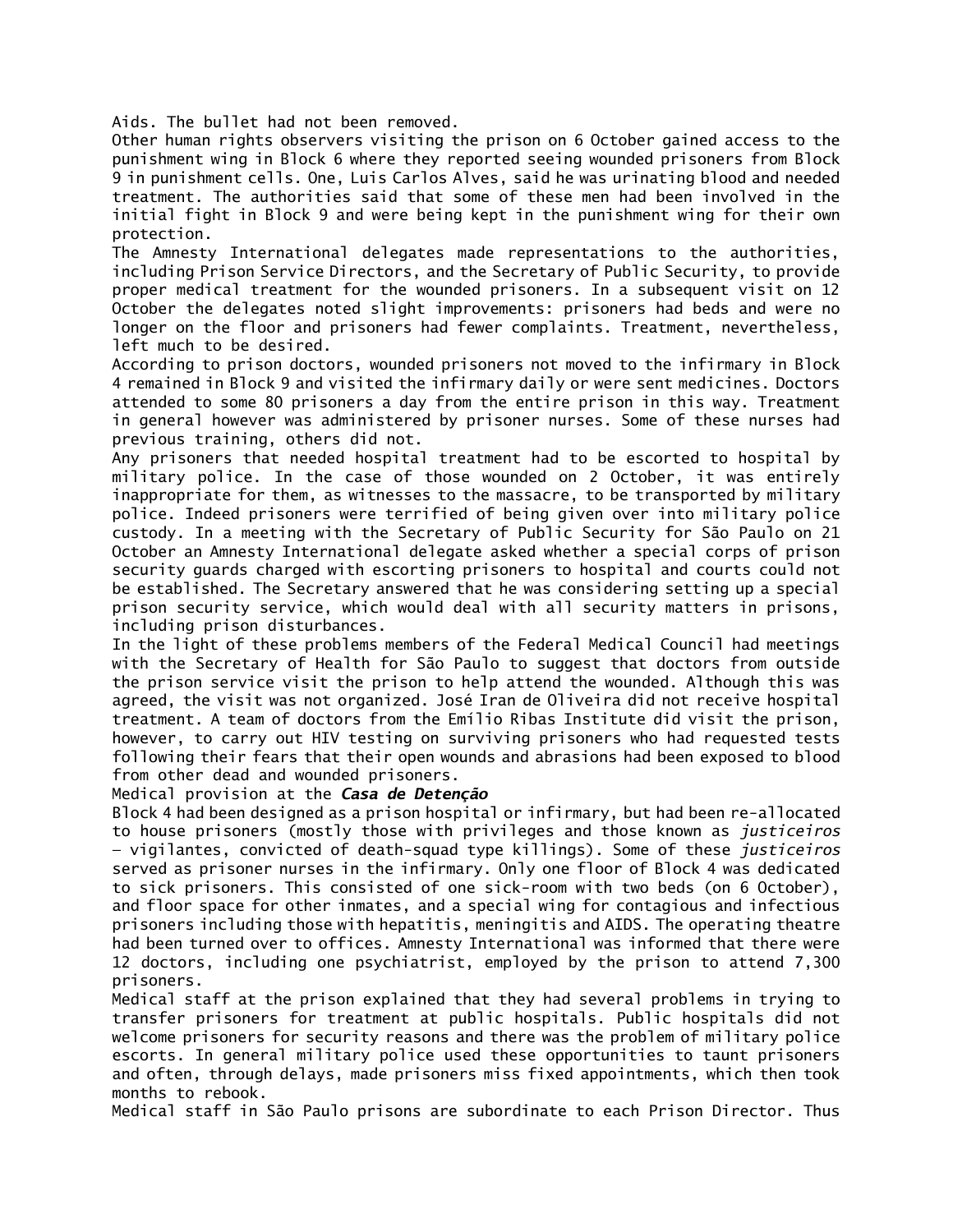professional doctors'judgements and budget requirements may be overruled by other considerations. Doctors and prisoner nurses complained of a chronic lack of equipment in the prison, there was one instrument for measuring blood pressure for 7,300 prisoners, no working stretchers or wheel-chairs. Shortly before 2 October a proposal for health infrastructure within the prison system to be transferred to the control of Director of Prison Health Services had been submitted to the State Governor for forwarding to the Legislature. This would have given the *Casa de Detenção* an autonomous health budget. Medical needs were projected to increase their share of the prison budget in this way from approximately one per cent to 10 per cent. Official withholding of information and abuse of families

Although the number of 111 dead was known to military and civil authorities at the latest at 8.00 on 3 October, this was deliberately held back until an official announcement was made at 16.30, 30 minutes before the polls closed for the São Paulo municipal elections.

Throughout 3 October families waited outside the prison but were given no official information. One wife climbed up a wall, called out to the prisoners and passed messages back to families waiting below. They would give the names of their relatives and prisoners would shout back if they were alive or dead. This was how some relatives learned of the death of their loved ones.

The press was informed on the evening of 2 October that eight prisoners had died in internal gang fights in a rebellion at the *Casa de Detenção*. These were the prisoners taken to the Santana Emergency Hospital. When a lawyer from the São Paulo Bar Association tried on 2 October to exercise the constitutional right of lawyers to have access to prisoners, he was told by the Prison Director, "Listen my son, I can't authorize you to enter because on the orders of the Secretary of Public Security the military police are in charge here."

During 3 October priests and nuns working for the Catholic prison pastoral service were allowed to enter the prison and talked with traumatized prisoners and prison staff, many of whom were crying. The Block was still being washed down, and blood-soaked foam mattresses being disposed of.

On 4 October the list of 111 dead was posted on the prison door. Relatives had not been individually notified of the deaths. Relatives were allowed to visit the prison for two hours. Families learned from cell-mates how their relatives had met their fate. The press reported one mother entering in the belief that her son was alive, and finding out from other prisoners that he was dead — he had been shot for not coming out from under a bed where he was hiding. Lawyers from the São Paulo Bar Association were also allowed to visit Block 9 on 4 October.

As the list of dead did not indicate which morgues bodies had been sent to, families began a search of the city morgues to locate their relatives and identify them before burial. Some had to visit several morgues. There were a number of mistakes on the list of prisoners killed, with three prisoners listed as dead, who were alive.

By 6 October the prison authorities had still not published a list of the survivors to reassure waiting families. This, together with distrust of official figures and prisoners' accounts of more bodies leaving the prison secretly in garbage trucks, led to considerable distress for families who believed that their loved ones were also dead. On 5 October prisoners hung a banner from a cell window indicating that 280 had been killed. Prison staff also initially believed the death-toll to have been higher than 111. By 6 October official daily counting of prisoners had still failed to account for 36 prisoners from Block 9; these were only later apparently accounted for. Those relatives who had not reached the prison on the first Sunday were told they would have to wait until till the following Sunday to visit and verify for themselves that their relatives were alive. Human rights lawyers considered presenting *habeas corpus* petitions so that the authorities would be obliged to present surviving prisoners and confirm they were alive. In the next few days human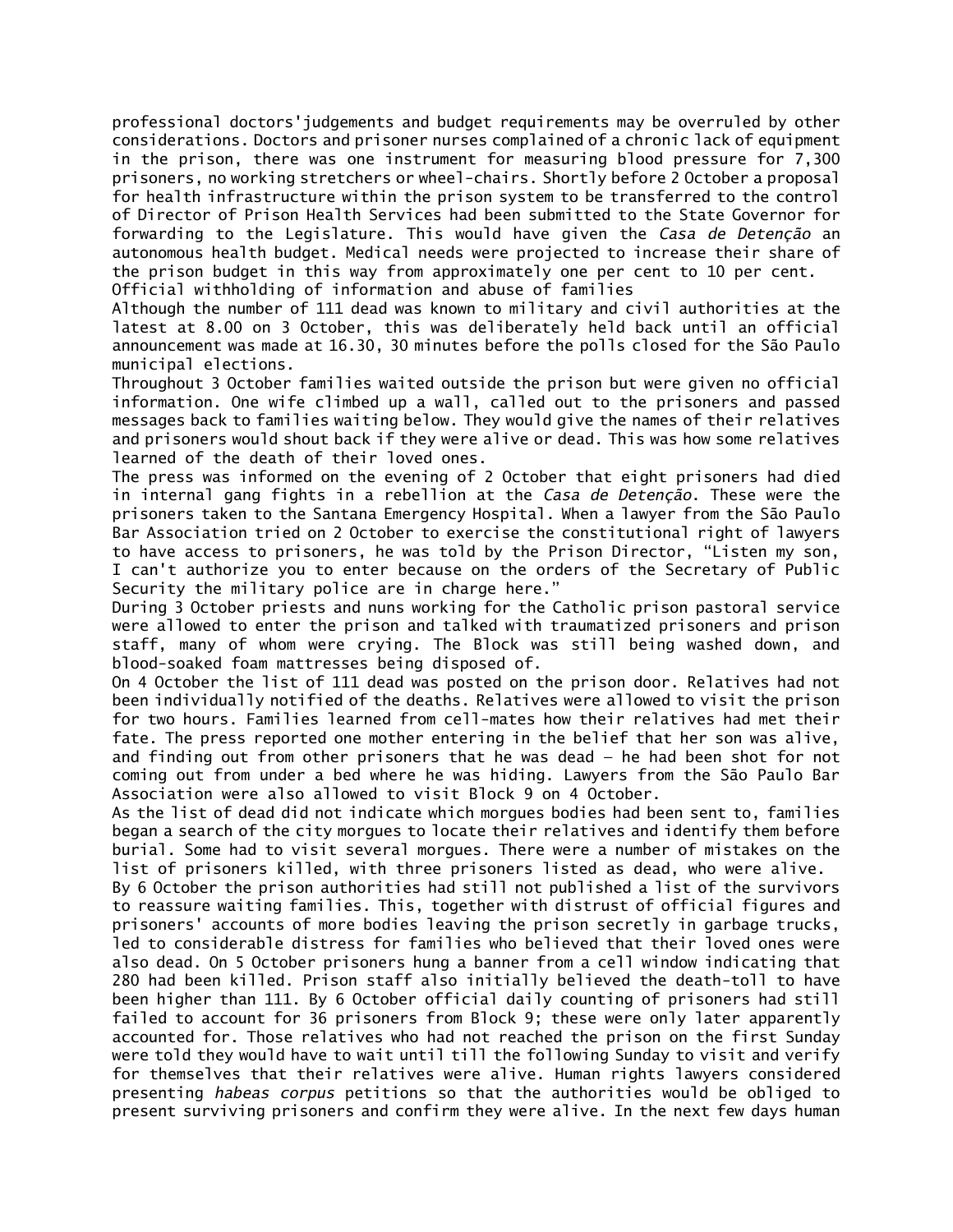rights lawyers cross-checked the official list of the dead with morgue lists and burial records. A number of lawyers visited the prison with lists of prisoners suspected missing, calling out each name to verify they were alive. Had the authorities acted more humanely this uncertainty would not have been necessary. Although a central record did exist, the authorities alleged that they could not have published the list of the living until 8 October, because the records from Block 9 had been burned in the uprising and because prisoners used various pseudonyms, which the authorities said families did not know. Each prisoner, however, has a prison number, usually known to families, but these were not published until 8 October. The authorities' cavalier disregard for keeping records of those held under state custody had been demonstrated in the past, and in previous riot situations. As early as 1987 the São Paulo Secretary of Justice had told an Amnesty International delegation that prison records would be computerized "very shortly", to facilitate internal control in such incidents and proper reclassification of prisoners due for remission or transfer to less strict regimes (a principal cause of complaint and of earlier prison disturbances). This had not been done at the *Casa de Detenção* in the five intervening years. Dr Filardi Luiz informed Amnesty International that the computers had arrived on 29 September 1992 and they were awaiting someone to train staff to use them.

Callousness towards relatives culminated in police (with identification tags removed) hitting and setting police dogs on families waiting at the prison gates on 3 and 5 October. One of the principle demands of prisoners visited by politicians and human rights observers on 6 October was that their families should be treated with respect.

Forensic evidence

Agencies responsible for collecting and examining forensic evidence, such as the Forensic Medical Institute, *Instituto Medico Legal*, and the Criminalistic Institute, *Instituto Criminalistico*, are subordinate to the Secretary of Public Security in each state. Amnesty International believes that these institutions should be separate from the police service in the interests of professional independence. International standards for the investigation of alleged extrajudicial executions recommend legal independence in such cases. During the period of military government (1964-1985) a number of forensic doctors signed false death certificates for political prisoners who had died under torture or been executed. For some years forensic doctors have campaigned for independence from police structures, and for greater resources and value to be given to their profession.

"Scene of the crime" evidence

In the immediate aftermath of the massacre military police altered the "scene of the crime" destroying valuable evidence which might have lead to attributing deaths to particular individuals. This is a crime under article 347 of the penal code. Civilians were barred from the upper floors of the pavilion while police ordered prisoners to move bodies from where they lay in the corridors and cells and to pile them on the first floor. Military police commanders claimed that the decision to move the bodies was taken in consultation with civilian authorities. The judges present certainly did nothing to try to preserve the crime-scene.

According to the Prison Director of Discipline, "For four hours the military police were more interested in altering the scene of the crime than removing the wounded prisoners".

No members of the state Public Ministry appeared at the scene to investigate or guarantee the rights of prisoners.

The police crime-scene investigator, Dr Oswaldo Negrini, sent by the nearest civil police station, arrived at 21.30 on 2 October. He made an examination of the ground floor and the first floor. He observed evidence of fires and a barricade on the ground floor. On the first floor he counted 80 to 85 bodies piled in the corridor.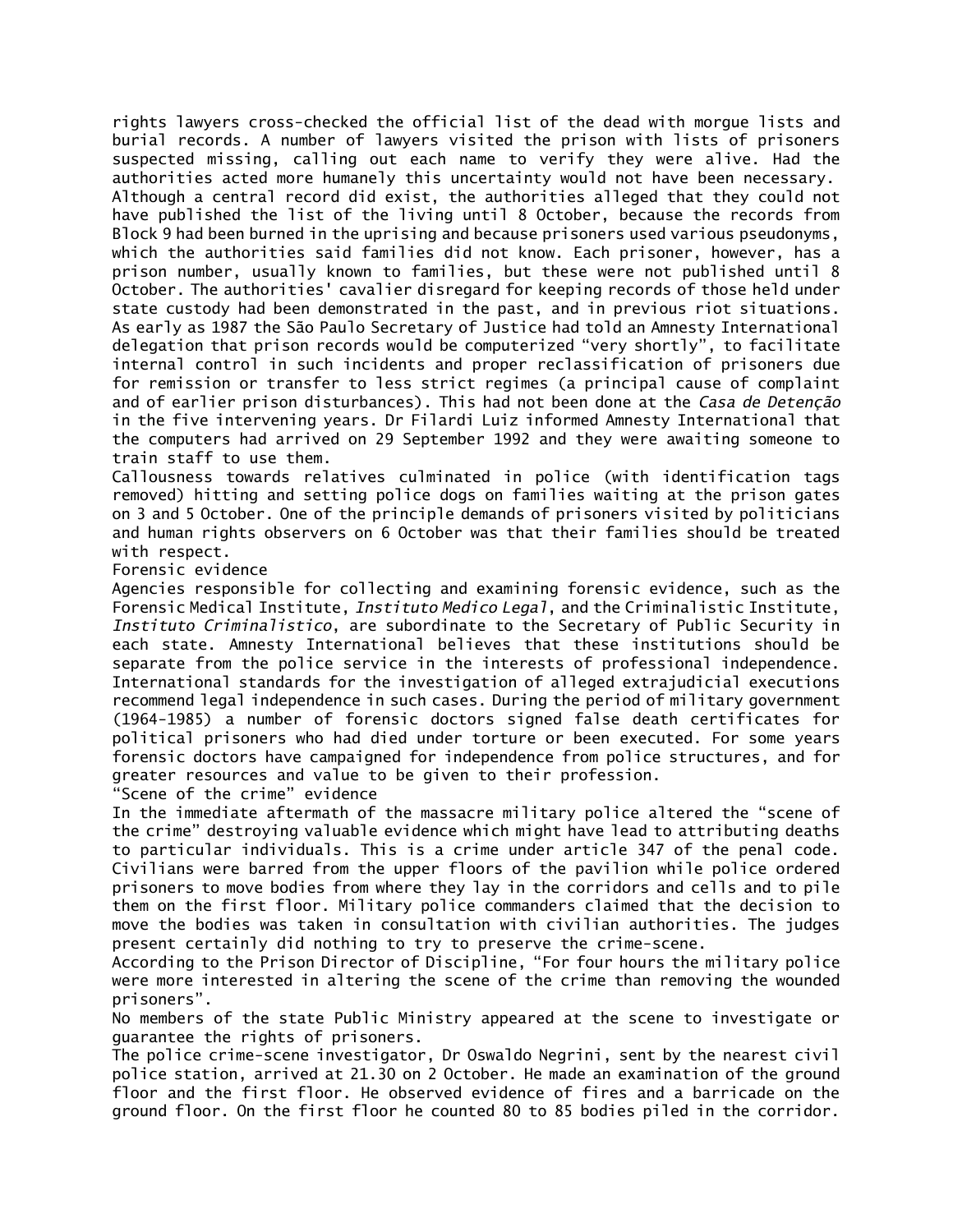He photographed the pile. He did not photograph bodies individually because, he stated, there was "a complete lack of security and hygiene and there was no electricity", nor did he collect any bullets or spent cartridges.

Instead of returning to the scene the following day the crime-scene investigator did not return to the block for another week. (He did attempt a visit on 7 October but because of an internal disturbance only visited the block on 9 October). Thus the first time he inspected the cells was on 9 October, when they had all been washed down and the prisoners had rearranged the cells to try to return to normal life. Absolutely vital information was lost in the interim. The investigator inspected corridors and 19 cells in which killings were alleged to have occurred. He said that "not a single bullet or spent cartridge was found in the place". Samples from apparent bullet cavities in cell walls were taken and tested for lead which would indicate the use calibre .22", .32" and .38" weapons, and tested for copper, indicating the use of machine-guns. 166 bullet cavities were confirmed in cell walls. These cavities were also tested for traces of blood, "when necessary". The investigator reported seeing splashes of blood still evident on the walls in only three locations. Nine areas tested positive for human blood. The Amnesty International delegates inspecting cells and corridors on 12 October, noted many more areas of blood splashes, and that only 50 per cent of the apparent bullet marks in the walls of cells had been marked and numbered by the criminological team. The final criminalistic scene of the crime report stated:

"In all the cells examined the trajectory of projectiles fired indicate that those shooting were positioned in the doorway pointing their weapons towards the back and sides of the cells...No signs were observed that could denote the firing of weapons in the opposite direction to those described above, to indicate a confrontation between the target victims and those shooting at the front of the cells."

Having collected information from prison staff and prisoners the investigator estimated that approximately 85 prisoners were killed inside their cells and some 26 elsewhere.

The criminalistic report concludes that fuller conclusions were not possible given that "the scene was demonstrably violated making technical analysis unreliable". Prisoners, prison staff and the crime-scene investigator have stated that they saw police photographing and filming events inside Block 9. It is a practice of the Special Operations Group to film police operations to provide material for training. One military police officer reported collecting a video-tape for such a purpose, but the officer to whom this tape was handed denied that any filming was actually carried out. The Special Operations Group denied the existence of video film and refused to hand over tapes. However, a roll of film taken by police during the operation was obtained by the newspaper *Folha da Tarde*. Some of these pictures were made available to Amnesty International by the newspaper and can be seen in this document.

# Ballistic evidence

The crime-scene expert mentioned that no bullets were found at the prison on 9 October, and that he had not picked up any on 2 October because it was dark. Of a total of some 5,000 bullets which were reportedly fired, 515 were found in dead prisoners' bodies. Military police had been very careful to destroy crime-scene evidence. However on 12 October prisoners showed Amnesty International a number of bullets which they had picked up off the ground.

On 12 October the Amnesty International delegates watched a bullet being retrieved from near the spine of Luis Carlos dos Santos Silva by a doctor. There was no evidence at the time of this bullet being recorded as part of the official inquiry. It may have been thrown away or kept as a souvenir by the prisoners. The ballistic sector of the Criminalistic Institute only logged one bullet removed from a wounded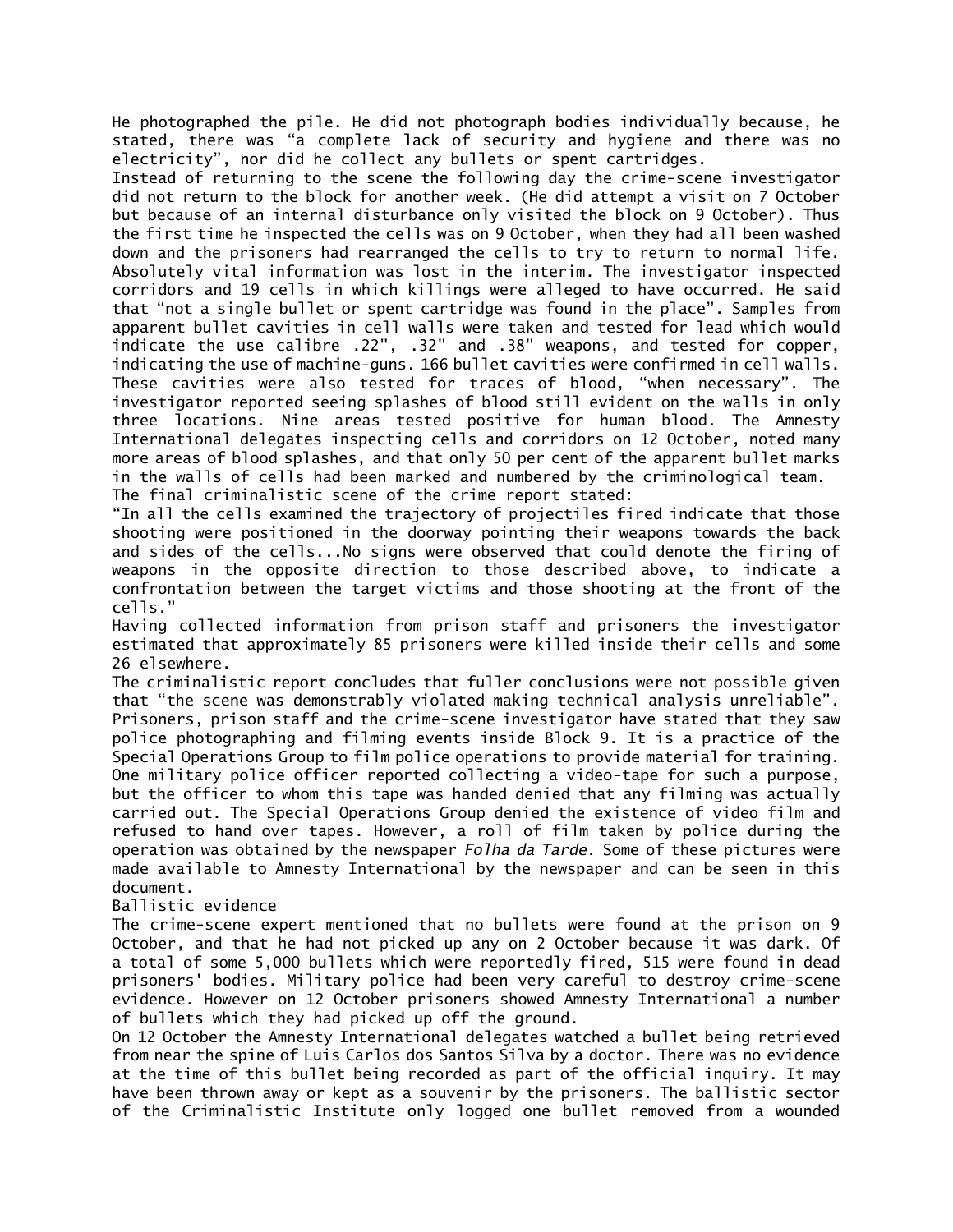prisoner.

The ballistic section of the Criminalistic Institute informed the heads of the civil and military police inquiries that because it would take 76 years for the section to complete the work involved in matching up projectiles taken from dead prisoners with the weapons used by the 347 military police during the operation, no such matching was possible, or would be attempted. This was tantamount to refusing to provide information to the courts.

It is known to the authorities which police units operated on which floors during certain periods, and which calibre of weapon they were using. Through testimony and some of the physical evidence it is also possible to determine in some of the cases where, and certainly on which floor, certain victims met their deaths. Through careful cross-referencing of evidence the extent of ballistic matching to be carried out could have been considerably reduced. Bullets extracted from particular prisoners could have been compared with the firearms of specific policemen operating on that floor. The ballistics section could have started with one or two cases (the case of the two prisoners allegedly executed on the way to Santana Emergency Hospital, or the three shot at close range are examples). Yet not even this limited investigation was attempted.

No consideration was given to calling on the assistance of other ballistic laboratories both within the country and internationally. Given the scale of the massacre under investigation and the level of international concern about it, such international co-operation would not have been impossible, had standard procedures for identifying and storing the bullets been maintained.

It took several days for the weapons used by the military police in the operation to be handed over to the Criminalistic Institute. These weapons were not preserved at the Institute but sent on to the military courts. The firing capabilities of all these weapons was tested, however. The bullets from these tests, properly separated and labelled, could at least have been compared with bullets retrieved from the prisoners' corpses and used to determine individual responsibility. The Head of the Criminalistic Institute informed a state deputy in February 1993, however, that these test bullets had all been "thrown away".

Ballistic matching would have been one of the most important ways of determining individual responsibility for unlawful killings carried out in the course of the police operation. The catalogue of omission by the ballistics section of the Criminalistic Institute is, at least, grossly negligent and incompetent and, at worst, deliberately intended to jeopardize the course of all further criminal proceedings related to the case.

Autopsies

Autopsies in Brazil are carried out to a standard format — the pathologist is asked five basic questions regarding the type of injuries and possible instruments causing them. The pathologist is required to give the physical cause of death, for instance cerebral trauma, but not to offer any elements contributing to a discussion of the legal cause of death, for example, natural, suicide, misadventure, homicide.

Crucial information relevant to future criminal proceedings is thus often lost, because more precise questions are not answered by the pathologist. This, it must be stated, is not the fault of pathologists who in many cases try to provide as much information as possible. It is because of the formulation of the tasks allotted to him or her and, therefore, the judicial procedures governing the provision of expert testimony.

Thus the professional experts worked without any guidance from the official investigation, and were limited to providing autopsy reports following a routine formula, on bodies that were not accompanied by any relevant information regarding the circumstances of the killings, and under the pressure imposed by the large quantity of bodies and limited time available.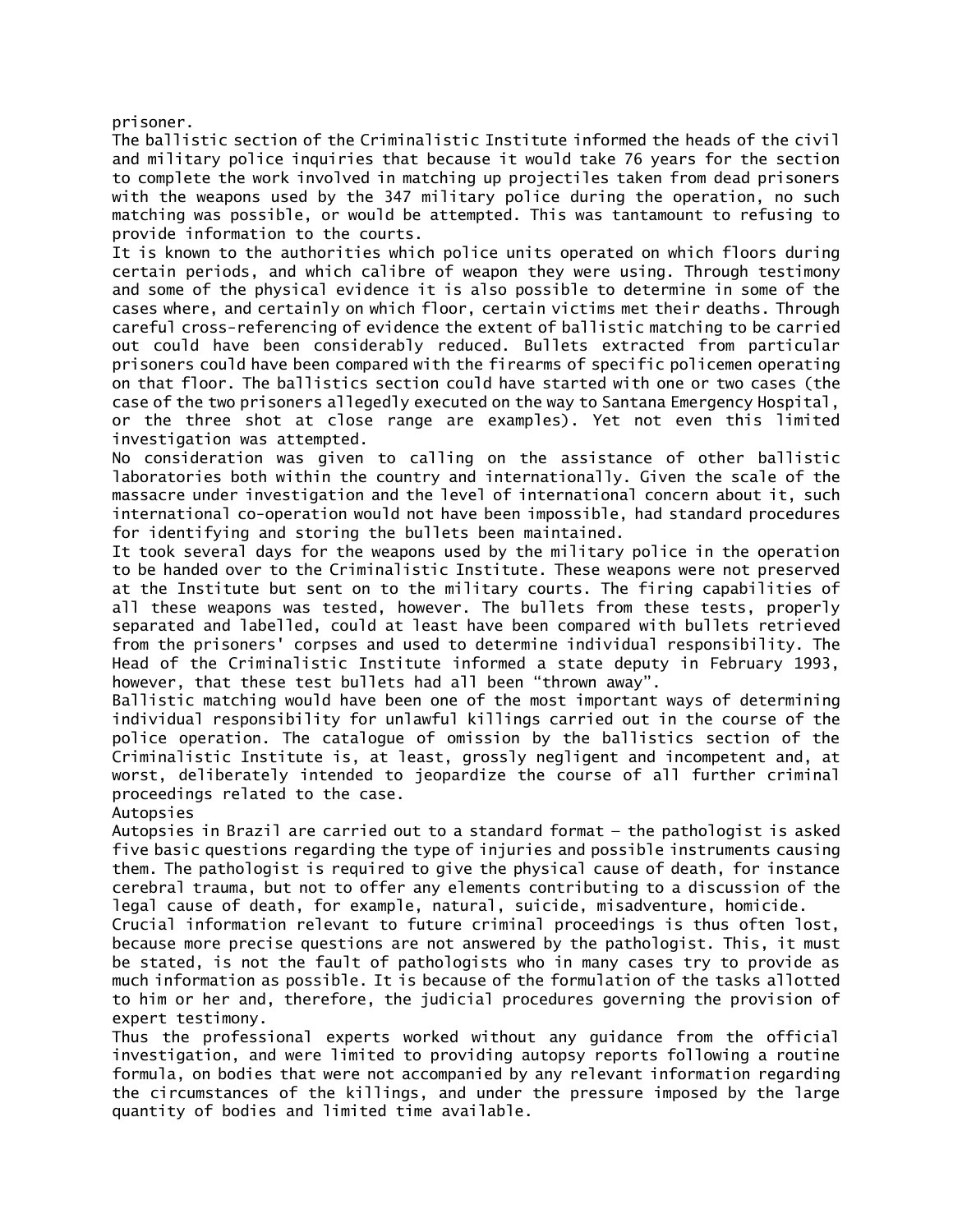Principles 12 and 13 of the United Nations Body of Principles on the Effective Prevention and Investigation of Extra-Legal, Arbitrary and Summary Executions (see appendix) provide clear guidelines for the conduct of autopsies in such cases, which include provisions for pathologists to be given access to relevant information, the necessary time to conduct a thorough investigation and a recommendation for them to "take colour photographs of the deceased in order to document and support the findings of the investigation."

Possibly working under the constraints of time, the pathologists limited themselves to removing bullets which "in the opinion of the experts" were fatal. In the case of victims possibly fired on by more than one person, it is extremely important to log all bullets, their calibres, and the site from which they were extracted and to label and store each bullet separately.

When following the standard autopsy format, Brazilian pathologists are not routinely required to indicate the trajectory of bullets (although some did in this case). In a number of autopsies from the *Casa de Detenção, pathologists mention "lack of information", "technical limitations" and effects "caused by the manipulation and transport" of the bodies which prevent them from "estimating the internal trajectory of bullets". No photographs were attached to the autopsy reports.*

*The autopsies were carried out by 23 forensic pathologists from four different Forensic Medical Institutes. They revealed the following statistical information: Of the 111 dead, 103 died of bullet wounds, seven died from knife wounds, one died from both bullet and knife wounds. Two prisoners had 16 bullet wounds, 16 prisoners had 15 bullet wounds, 19 prisoners had 13 bullet wounds. In other words more than 30 per cent of the prisoners killed were shot with more than 13 bullets. Of the 515 bullets found in the bodies, 176 had entered from behind. Forty-one individual prisoners were shot in the back. A number of shots in the buttocks and legs, apparently from above indicate that at least 12 of these were lying face down when shot in the back. Powder burns associated with bullet wounds indicate that three of the prisoners were shot at a close range (less than 50 centimetres). Twelve prisoners had classic "defence wounds" on their forearms and hands. Five were shot in the head from above; 49 were shot in the chest, near the heart; 37 were shot in the neck or back of the head; and 33 had bullet wounds in the face.*

*While there are witness statements that police stabbed prisoners with knives, and evidence that some police were armed with knives, it cannot be ruled out that atypical wounds in a small number of prisoners, indicating for instance stabbing in the throat, may have been caused by other prisoners in the initial tumult. A thorough investigation of the circumstances of each killing, would resolve such questions. The presence of multiple shots close together indicate that prisoners were immobile when shot or fired at with high velocity automatic firearms. Bullets removed from corpses were in a proportion of four .38" revolver bullets to every one machine- gun bullet. (However, as mentioned, in most cases forensic pathologists removed only what they considered to be the fatal one, leaving other bullets in the bodies). The high proportion of bullets in the thorax (34.2 per cent) and head (26.2 per cent) indicate that shots were fired with the objective of causing fatalities. As the Secretary of Public Security indicated to the press, "in a situation like this, orders are to shoot to kill". (Diario Popular*, 4 October 1992)

Possible value of this evidence

Colonel Ubiratan gave evidence to the Federal Commission that "with the .38" revolvers used by the shock-troops, each revolver has individualized ammunition for each member of the troop, and with the machine-guns, each policeman has to sign a register for each gun that he takes out to take part in an operation, so that if a particular bullet is taken out of a corpse it would be possible to determine which individual fired it, as all the weapons are identified individually".

Given such clear procedures for identifying ammunition it would have been possible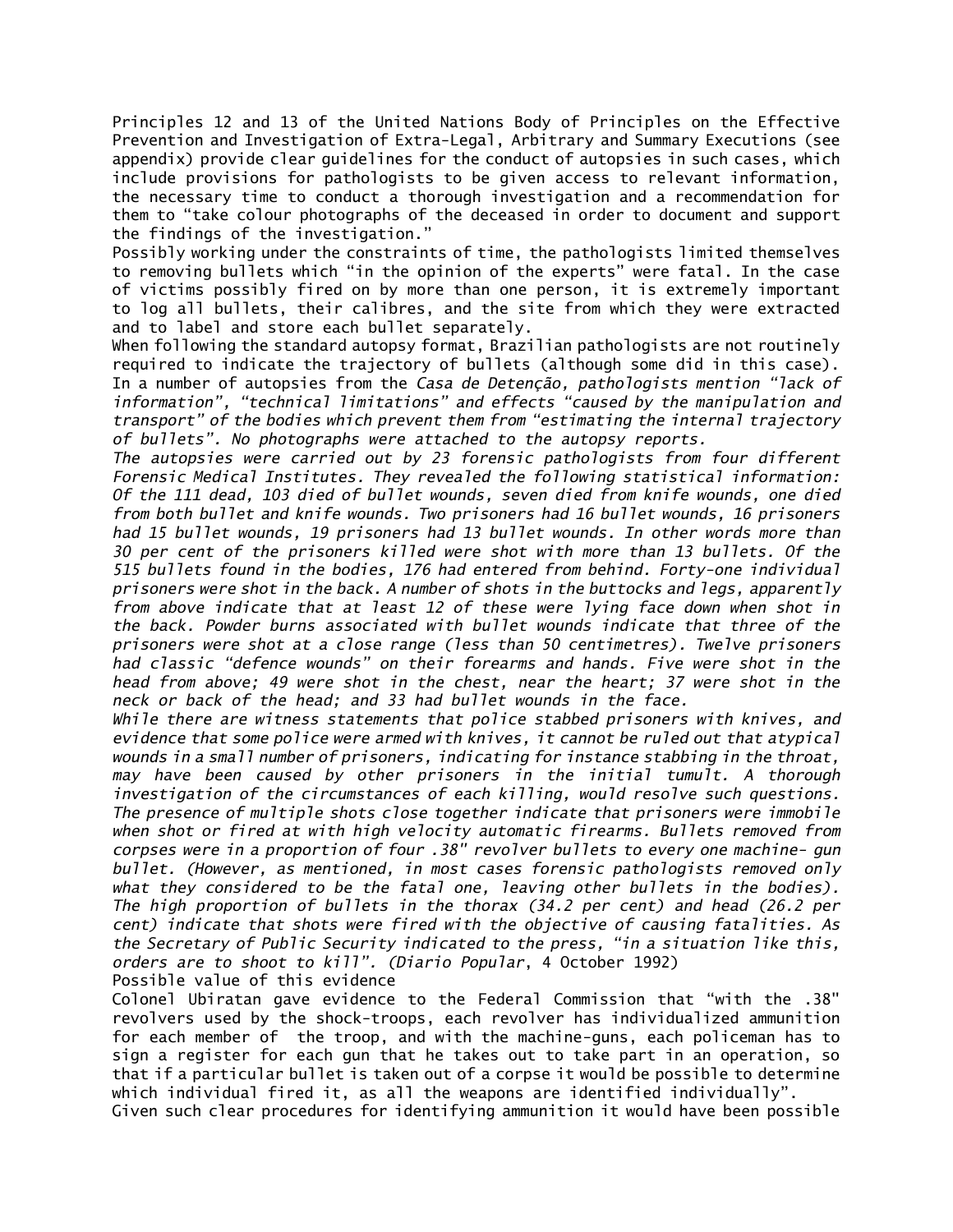to attribute individual responsibility for at least some of the killings in the *Casa de Detenção* on 2 October, had the Ballistics Section of the Criminalistic Institute acted properly.

While some of the technical reports could have been more complete, there remains a wealth of evidence available in the autopsy reports, the criminalistic reports and witness testimony which make it possible to hypothesize in some of the cases, the position in which a prisoner was shot dead. This would enable experts to determine whether the prisoner was in a position of surrender, already incapacitated when shot. This would enable a court to decide if a killing was lawful or not. For example, it is hard to construe an innocent explanation for a death by shooting in the back, in a cell.

Amnesty International believes that it is still not too late to reconstruct individual responsibility for some of the deaths through the careful analysis and interpretation of the evidence available and if the relevant ballistic matching is carried out.

The official inquiries

On 21 October the human rights organizations, Americas Watch, the Centre for Justice and International Law and the Teotonio Vilela Commission, lodged a complaint against Brazil before the Inter- American Commission on Human Rights for violation of Articles 4, 5, 8 and 25 of the American Convention on Human Rights (ratified by Brazil in September 1992) in relation to the massacre at the *Casa de Detenção*. In response the Secretary of Justice and Citizenship for the State of São Paulo issued a preliminary report on 11 November contesting that national remedies had not been exhausted. The report pointed out that the state Public Ministry had set up a Commission to provide legal assistance to victims' relatives pursuing compensation claims. It also reported that "not less than seven enquiry procedures are under way".

The following is an account of the results of these inquiries to date, including summaries of the published inquiry reports:

1. Civil police opened a *Civil Police Inquiry*, headed by Police chief Claudio Gobetti, which concluded in February 1993 that there had been: "excess and abuse of authority". It provided a list of police officers who said they had fired their weapons in defence of their lives. It did not recommend bringing charges against anyone.

2. The *Military Police Inquiry* conducted by Colonel Luiz Gonzaga de Oliveira was intended to establish responsibility for any military crimes committed by military police while on active duty. As military police are only answerable to military courts, the military police inquiry would be crucial to any attempts to bring those responsible for human rights violations to justice. Colonel Gonzaga concluded that there had been "excesses" by the police but that "it was impossible to determine individual responsibility as there was no proof as to who shot whom".

The general Commander of the Military Police for São Paulo, in sending the inquiry to the military justice prosecutor, concluded : "The tactical plan set up by Colonel Ubiratan Guimarães was in our view perfect. There were no excesses with regard to the police action related to the entry into the Block. However there may have been excesses during the police action, probably motivated by the excess of obstacles and resistance mounted by the prisoners, which relied on criminal acts.

"In conclusion, while the entry of the troops was totally necessary, the technical report suggests that there were excesses; evidence of shots fired inside cells suggests that military crimes were committed during the operation."

Following this conclusion, five of the military police commanders who had commanded the operation on 2 October, who had been suspended from office pending the inquiry were reinstated on active duty, although not to the same units they had previously commanded. Colonel Ubiratan Guimarães had already been retired.

3. The Prison Service (COESP) has established an *Internal Prison Service Inquiry*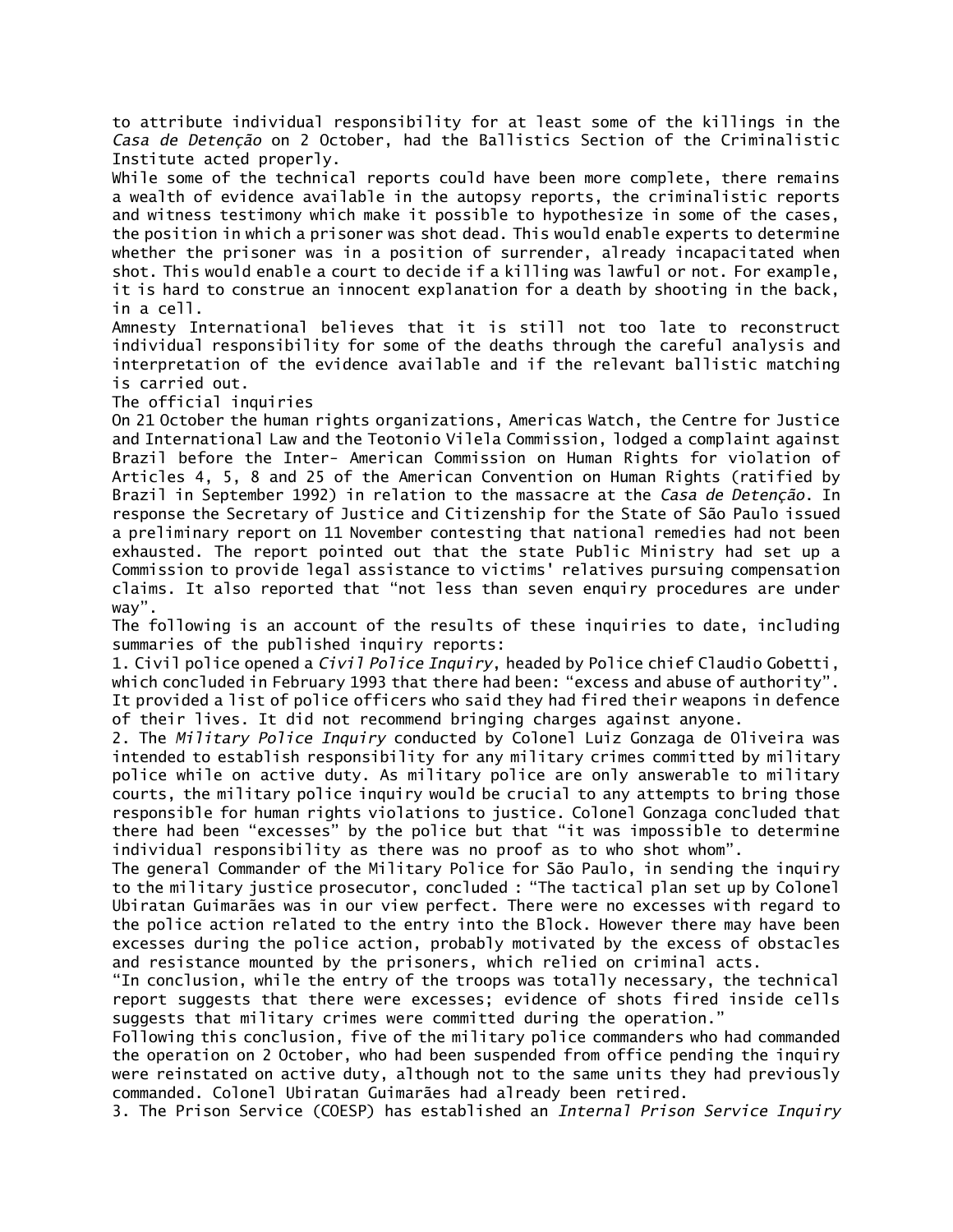into the events.

These three state level inquiries were mon-itored by members of the São Paulo state Public Ministry or Public Prosecution Service, which designated a prosecutor and an appeals court judge to be present at each of the three inquiries to be present during the taking of evidence, reportedly to ensure the independence of the inquiries. Human rights organizations were also invited to be observers. The results of the civil and military police inquiries were passed to the civil and military courts respectively.

Reports by the Prosecutors and Appeals Court Judges accompanying the civil and military police inquiries, published in February and March 1993 absolved the former Secretary of Public Security and civilians of any criminal for responsibility for the massacre.

4. The São Paulo state Public Ministry has itself set up a *Public Civil Inquiry*. This is a whereby serious breaches by the executive and violations of citizens' rights may be examined and recommendations made. However, since competence to deal with crimes of military police officers still remains with the military courts, the inquiry's findings in this regard can only be passed to the military court to add to the military police inquiry.

5. The São Paulo judiciary instituted a *Judicial Inquiry*. It did not find the judges present at the prison on 2 October responsible for any failure to fulfil legal obligations.

6. The *São Paulo State Legislative Assembly* opened a *Special Commission of Inquiry* with public hearings. The majority of deputies on the commission, belonging to the state Governor's party, concluded on 1 December that there had been "an excess which deserves our criticism and hope that it will not happen again". The report was widely criticized for failing to state that "a massacre" had occurred, or attribute responsibility.

Two state deputies of the Workers' Party, dis-agreeing with the majority report, published a "separate vote", which placed on public record a number of the documents viewed by the special commission and summarized and quoted several witness' statements. It concluded that there were no mitigating circumstances to justify the police action in law and recommended that police officers and soldiers should be prosecuted under certain articles of the military penal code. It also recommended that the Secretary of Public Security, his adviser, and the judges present should be charged with prevarication, which under the common penal code means failing to take an action for reasons of personal advancement. This separate vote was also signed by a PSDB deputy. A further separate vote was lodged by a PDS deputy, who was a former Secretary of Public Security, who argued that the police had killed the 111 prisoners "in legitimate defence in the course of their legal duty".

7. The *Federal Government's Council for the Defence of Human Rights*, a Ministry of Justice consultative body, created a Sub-Commission to investigate the massacre, made up of the Federal Attorney-General, the Head of the Federal Bar Association and a representative of the Brazilian Press Association. After studying the military police's record of fatal shootings in São Paulo, the report suggested that "the episode at the *Casa de Detenção*, was to some extent the natural result of this policy of violence established in the state of São Paulo", in which "torture" and "summary executions" were police "working methods".

The report, approved by the full Human Rights Council of the Ministry of Justice on 14 December, described the military police operation as "an action without adequate planning, without coordination, a criminal action, violent par excellence and irresponsible". It concluded : "The military police of São Paulo, through the members of its shock- troops, killed, without any justification, 111 prisoners under the custody and responsibility of the state, penal responsibility for which lies with the authors and civil liability with the state." It recommended that "There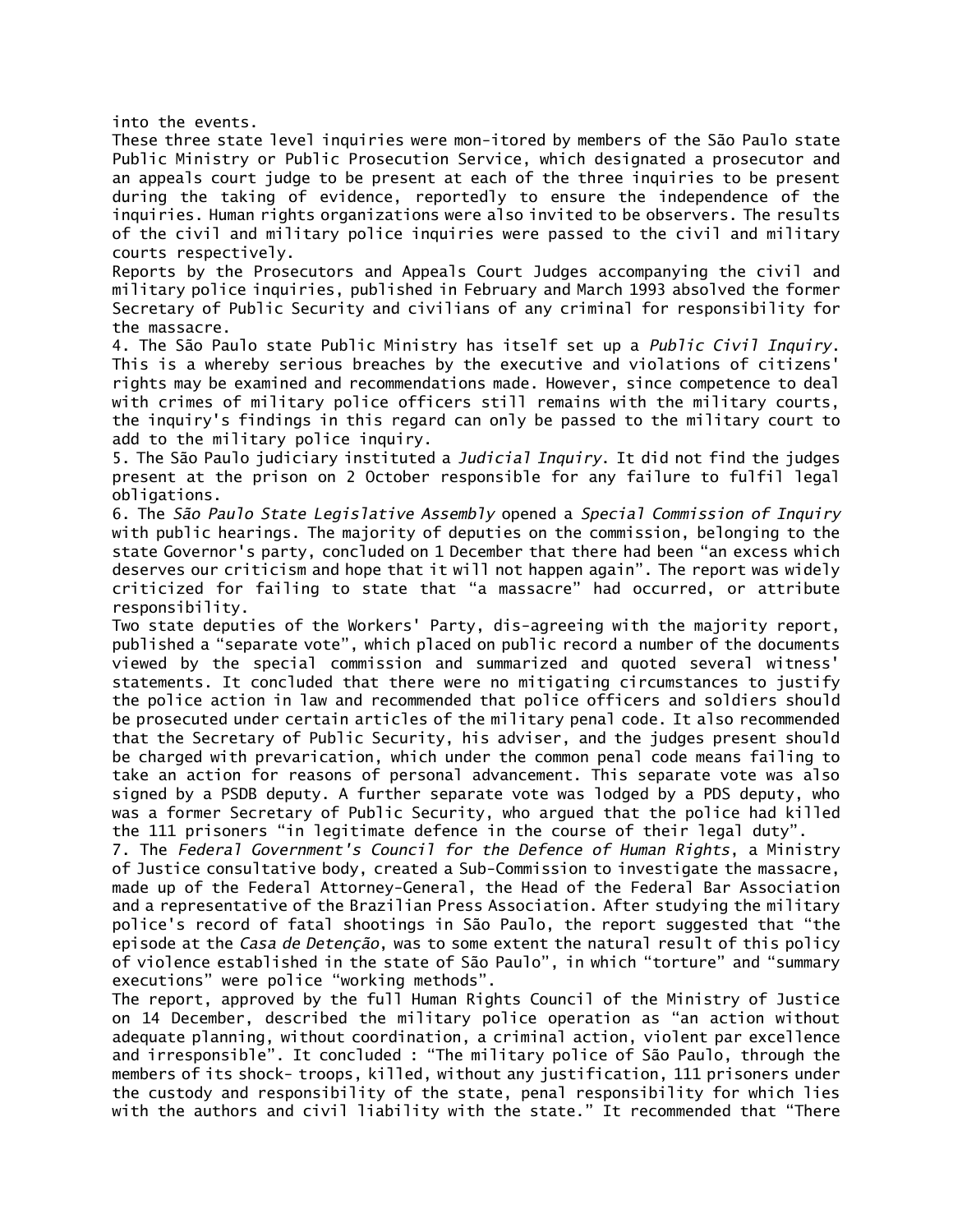should be no impunity for the massacre and that those directly and indirectly responsible should be exemplarily punished."

However, the Ministry of Justice's Human Rights Council is only a consultative body and has no power to make sure its recommendations are implemented. At a meeting with Amnesty International in January 1993 the Brazilian Minister of Foreign Affairs, Fernando Henrique Cardoso, cited the *Casa de Detenção* as a case in point to illustrate that there was no mechanism whereby the Federal Government could ensure that those responsible for human rights crimes were brought to justice in individual states, or that Brazil's international human rights obligations were upheld within the states.

8. The *Federal Council for Crime and Prison Policy* issued a report on 20 October. The rapporteur, a former Secretary of Justice for the state of São Paulo, recounted that in the course of his inquiries he "met in judicial circles, people of extraordinary reputations and excellent training, wishing to forget the relevant legal process, who approved of the summary execution of 111 prisoners under state custody". The rapporteur made recommendations for improved monitoring of conditions in prisons, including co-operative agreements between the Regional Medical Councils and the Prison Service, and improved parole procedures.

While the different inquiry reports varied in the interpretation of the facts, and the tone of their conclusions, none of the reports denied that either excesses or military crimes had occurred or that the majority of prisoners were killed while defenceless in their cells. These findings are consistent with Amnesty International's own investigation. Nevertheless, despite setting up eight different inquiry procedures, none of the above inquiries attributed individual responsibility for the crimes enumerated. This failure to attribute individual responsibility, when in the opinion of Amnesty International sufficient evidence was available to do this, indicates that the Brazilian authorities should re-examine inquiry procedures in such cases, in order to make their results more effective. Judicial proceedings

On 2 March 1993 a civilian Criminal Justice Prosecutor brought charges against Lieutenant Colonel Edson Faroro for the common crime of "illegal coercion" for ordering prisoners to remove bodies of the dead from cells and corridors. Dr Ismael Pedrosa, former director of the *Casa de Detenção,* was also charged with "illegal coercion" for ordering prisoners at a second stage to carry these bodies out to trucks to be taken to the morgues.

A further civil police investigation was ordered to determine the responsibility for the crime of "abuse of authority" of three prison guards, reported to have beaten a prisoner at the start of the prison disturbance,

On 2 March the Military Justice Prosecutor Luiz Roque Lombardo Barbosa presented charges against 120 military police officers and soldiers for the "military crimes"

of homicide, attempted homicide and grievous bodily harm, while on active duty. The prosecutor affirmed that the massacre was "the largest slaughter recorded to date in a single prison in the world [where] detainees' prison sentences were arbitrarily and illicitly turned into death sentences — 111 deaths."

He described the first stage of the operation "the military police crazed and impelled by the `*animus necandi*' (intention to kill), proceeded to occupy all the floors of the block firing innumer-able bullets at prisoners who remained inside their cells or ran desperately along the corridors.... There was no confrontation". The Prosecutor also referred to evidence that prisoners "hung outside the windows sheets and bits of paper with words suggesting peace, as well as throwing onto the patio their knives and daggers, trying to show that they were not resisting the police". When discussing the question of premeditation and intentionality the prosecutor stated: "It was discovered that various policemen took off their stripes, insignia and names from their uniforms, when they entered Block 9, demonstrating yet further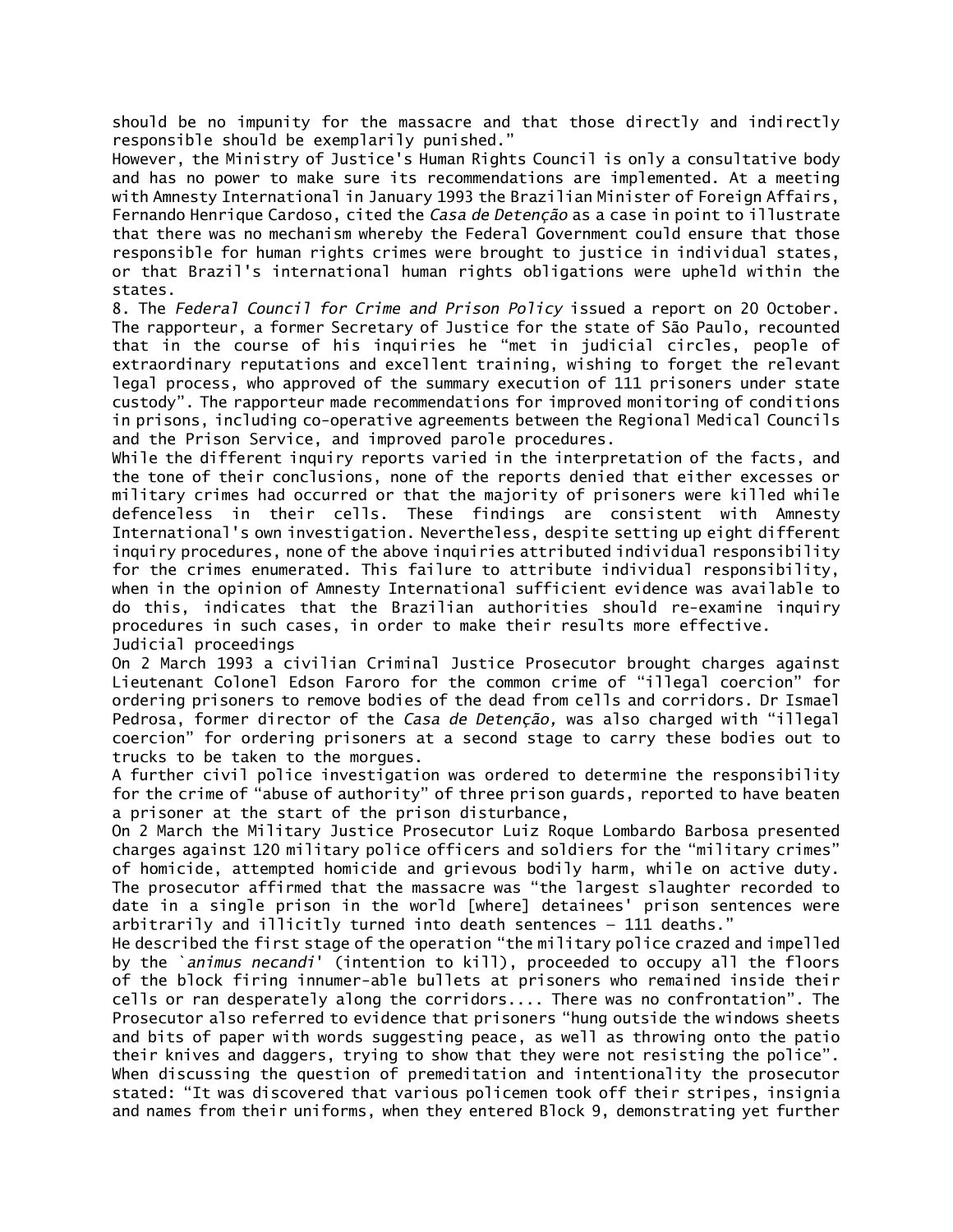the previous criminal intention".

The prosecutor charged Colonel Ubiratan Guimarães with all the killings and attempted killings in the Block. The Prosecutor argued that under his command "the disastrous operation proceeded, without any strategy or planning.... It must be stressed that Colonel Ubiratan was perfectly aware of the sort of violence customarily used by some of the men he was commanding, but even so, he allowed them to enter the Block". Colonel Guimarães was responsible under the doctrine of "foreseen harmful result", being "responsible for the assuming, the risk of the result" under Article 33, I, 2 of the Military Penal Code. Thus, the Prosecutor argued, instead of stopping the action, even once it had started and its tragic consequences could be seen, the commander chose to allow it to proceed.

The prosecutor detailed the crimes committed on each floor and charged the military police commanders, officers and soldiers operating on these floors with the killings and attempted killing that took place on them. The prosecutor then detailed a second phase of the operation when prisoners were made to run the gauntlet of military police beating them, stabbing them and setting dogs on them. Military police in charge of police dogs and police soldiers involved in the "gauntlet" were charged. Military police commanders present during this phase were also charged for not preventing the abuses and therefore directly contributing to them.

The prosecutor sought a number of further steps to be taken to sustain the prosecution, among them that video-tapes of the operation should be handed over, and that the weapons apprehended should remain separate in the court for the duration of proceedings. Given the large number of accused, he also sought that legal proceedings should be expedited.

On 8 March 1993 the Judge of the First São Paulo Military Tribunal, Paulo Antonio Prazak, accepted the charges brought by the Prosecutor and indicted two military police Colonels, three Lieutenant Colonels, four Majors, nine Captains, 25 Lieutenants, 17 sergeants, 20 corporals and 40 soldiers.

4 CONCLUSIONS

There is compelling evidence that military police in operation at the *Casa de Detenção* on 2 October 1992 murdered prisoners in cold blood, the vast majority after they had surrendered. These killings were not accidental or regrettable excesses, but part of a deliberate and concerted action.

The massacre at the *Casa de Detenção* follows a history of impunity for extrajudicial executions of prisoners in previous prison riots and of civilians on the streets in São Paulo. Amnesty International believes that this pattern of impunity directly contributed to attitudes prevalent during the storming of the *Casa de Detenção* on 2 October 1992. Established techniques and practices for ensuring impunity for military police committing human rights violations were also put into operation during the aftermath and subsequent official inquiries, deliberately attempting to sabotage any future criminal proceedings.

The action undertaken seems to have ignored international codes of practice on the use of force and firearms since the disturbance in Block 9 at the *Casa de Detenção* on 2 October, which did not involve hostage-taking nor any escape attempt, did not pose an immediate threat to the lives of those outside the block. The proposed negotiations were sabotaged by the precipitous and unwarranted storming of the block by military police before any serious attempt had been made to establish dialogue. There is overwhelming evidence to suggest that the majority of prisoners, including the wounded, were extrajudicially executed by military police after having surrendered, while defenceless in their cells. Forensic evidence indicates that shots were fired from the doorways into the back and sides of cells, and no shots were returned. The high proportion of bullets (60.4 per cent) fired at the head and thorax of prisoners indicates no use of minimum force or restraint, but a clear intention to cause fatalities.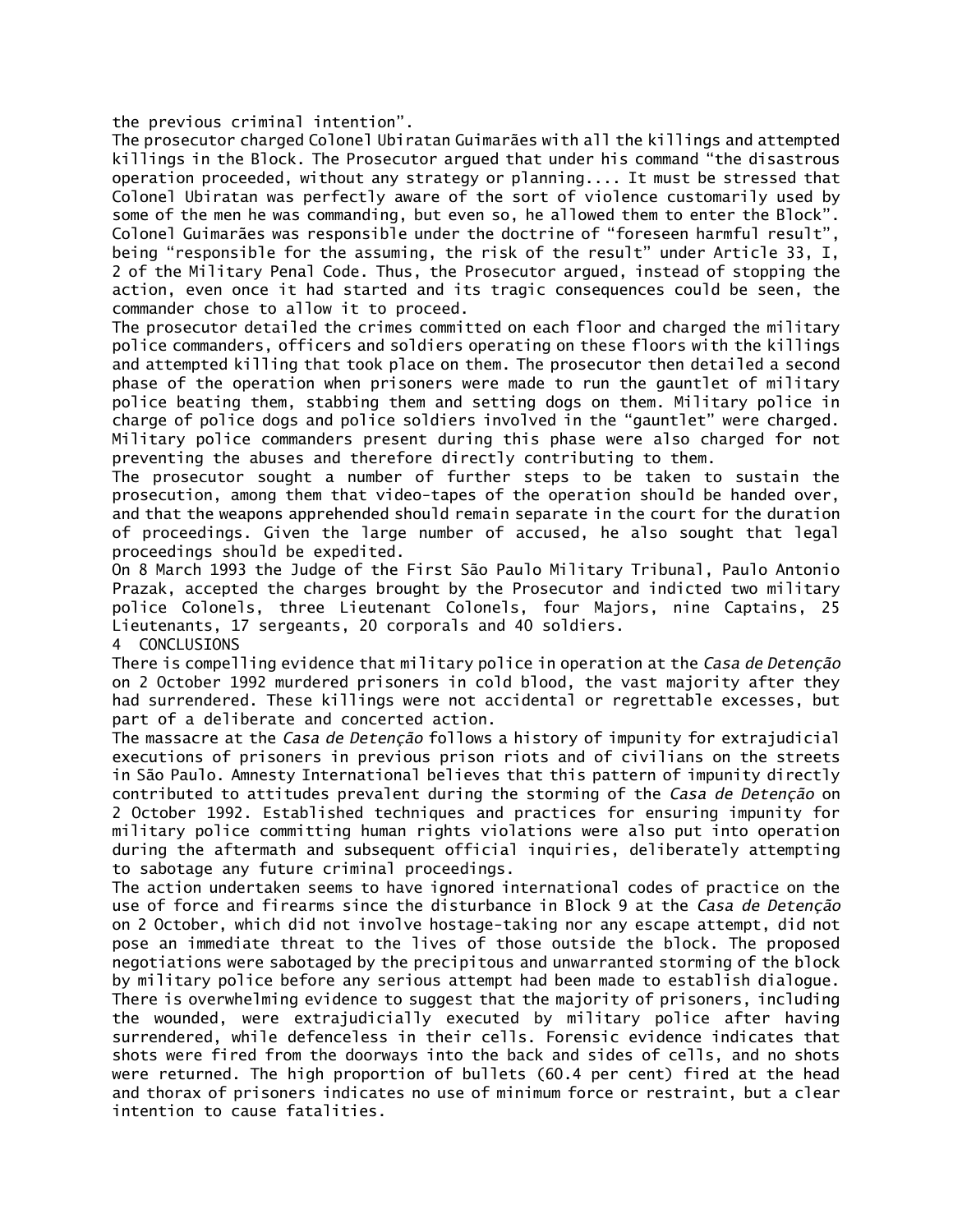There is also strong evidence to suggest that a number of wounded prisoners were executed in various locations including on the 1st floor, and in a police vehicle on the way to hospital. Prisoners, including the wounded, were also beaten, bitten by police dogs and stabbed. There are consistent testimonies that a number of prisoners made to carry the bodies of the dead were subsequently executed. Surviving prisoners were treated with extreme cruelty and psychologically tortured, including by being forced to watch executions.

The Governor and the Secretary of Public Security of Sao Paulo abdicated their responsibilities for the life and welfare of prisoners in state custody by deciding to pass command of the *Casa de Detenção* on 2 October directly to military police before the arrival of the Judge Inspector of Prisons. The decision to send units such as the ROTA, and officers with a past record of multiple fatal shootings, to quell the disturbance at the *Casa de Detenção*, could have been predicted to have a bloody outcome. Furthermore, a failure to provide any guidelines for the minimum use of force by military police during their action within the prison precincts was tantamount to providing these units with license to kill.

Contrary to their responsibilities for the lives and welfare of prisoners in state custody and for upholding the rule of law, the judges present at the scene failed to exercise any independent authority to evaluate the situation, to direct military police to use minimum force, or to preserve vital evidence immediately after the massacre.

Commanding officers directing the operation exercised no restraint on their subordinates. In evidence to public inquiries, high-ranking officers made no mention of any role by them in supervising the operation during its course. By allowing military police to enter the block with their insignia and identification tags removed, commanders seem to have suggested that crimes could be committed with impunity, and that the intention to commit such crimes was understood.

This last conclusion is reinforced by the fact that evidence from the scene was deliberately tampered with or destroyed by military police in the immediate aftermath of the massacre. For example, bodies were removed from the places where they had fallen and other evidence was removed from the scene. Commanding officers gave orders for this action.

Both the prison service and civil medical community (civil hospitals and doctors) failed to provide adequate medical attention for the wounded. International standards such as the UN Principles on Medical Ethics, which recommend equal medical provision for prisoners to those not detained, were not adhered to. For instance, one prisoner with five bullet wounds was left unattended for 24 hours in a civil hospital; he then was sent back to the prison without the bullets having been removed, and these were only removed after 10 days.

There were disturbing delays in collecting forensic scene-of-the-crime evidence and evidence of injuries to the surviving prisoners. Cells in which killings had taken place were not inspected for one week, and wounded prisoners were not examined forensically for 10 days. In the interim much valuable evidence was lost.

However sufficient evidence remained, particularly of a ballistic nature, which could have lead to attributing individual responsibility for some of the deaths. The failure to even attempt ballistic matching of bullets taken from prisoners' bodies, with weapons used by military police, and the disposal of bullets from military police weapons tested, which might have been valuable for future matching, may well have jeopardized all future criminal proceedings. This handling of crucial evidence by the ballistic section of the Criminalistic Institute was, at best, grossly negligent and incompetent and, at worst, deliberately intended to cover up individual responsibility.

Families of victims were treated with extreme disrespect and not were individually informed of the fate of prisoners killed in state custody.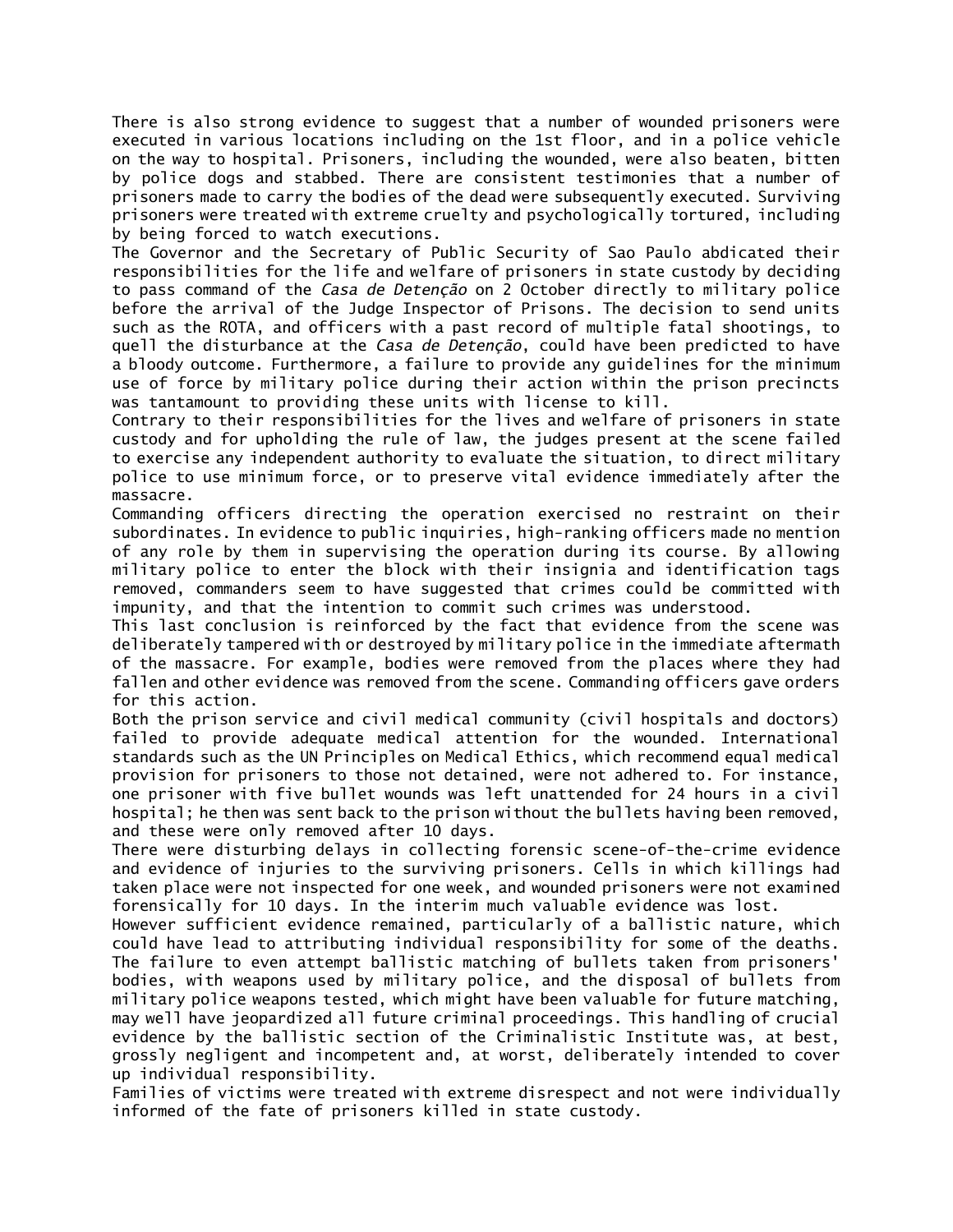The failure of the military police investigation to attempt to attribute individual responsibility for at least some of the deaths in the *Casa de Detenção*, follows a pattern of previous unsatisfactory investigations conducted by military police and is further evidence of the unsuitability of assigning such investigations to the same force as those accused. The General Commander of Military Police's conclusion to the investigation, stating that the operation plan for storming the block was "perfect", and refusal to apportion any blame to commanding officers for failing to exercise restraint on their subordinates, is deeply disturbing.

Indeed, the failure of any of the eight inquiries set up to investigate the massacre to attribute individualized responsibility calls into question the efficacy of such inquiry procedures.

However, the military justice prosecutor was able to draw on the wealth of evidence available in the civil and military police inquiries, to bring charges against 120 military police commanders, officers and soldiers for human rights crimes committed at the *Casa de Detenção* on 2 October. Amnesty International believes that if there is the political will to bring those responsible to justice, and adequate resources and expertise are made available to sustain prosecutions, it should not be impossible for the Brazilian authorities to ensure that there is no impunity for the massacre at the *Casa de Detenção*.

5 RECOMMENDATIONS

Amnesty International draws the attention of the Brazilian authorities to the attached appendix providing a compilation of some of the international standards, which have relevance to this case. The following recommendations should be considered in conjunction with these international standards.

1. Clear individual and chain of command responsibility for the extrajudicial executions and other human rights crimes committed at the *Casa de Detenção* on 2 October should be established and those responsible brought to justice.

Detailed investigations should continue in order to provide prosecutors with all the necessary evidence for sustaining individual prosecutions. In particular all avenues, including calling on international assistance, should be explored for ensuring that the relevant ballistic matching is carried out. Police weapons held at the military courts should be re-tested and projectiles taken from dead prisoners matched with these.

In addition, given the seriousness of the case under review, and the backlog of cases in the military courts, attempts should be made to expedite proceedings by, for example, assigning it exclusively to one of the new military tribunals recently set up in São Paulo.

All efforts should be made to safeguard witnesses and their families, from threats, coercion and violence.

2. Families and dependants of the victims killed in state custody should receive fair redress from the state, including financial compensation, without undue delay. 3. A thorough review of all operational plans for containing prison disturbances should be undertaken. This should seek to draw up guidelines for such operations ensuring that all possibilities of negotiations are exhausted before any use of force is employed, and that all international standards regarding the minimum use of force, and of firearms are complied with. Consideration should be given to setting up a register of trained negotiators.

The authorities should consider establishing a separate corps of prison security personnel, trained and enabled to act in prison disturbances, and to carry out operations involving security, such as prison searches and the transfer of prisoners from prison establishments to courts and civil hospitals.

4. In the light of the record of military courts in failing to condemn military police accused of human rights violations, including torture and extrajudicial execution, legislative consideration should be given to transferring jurisdiction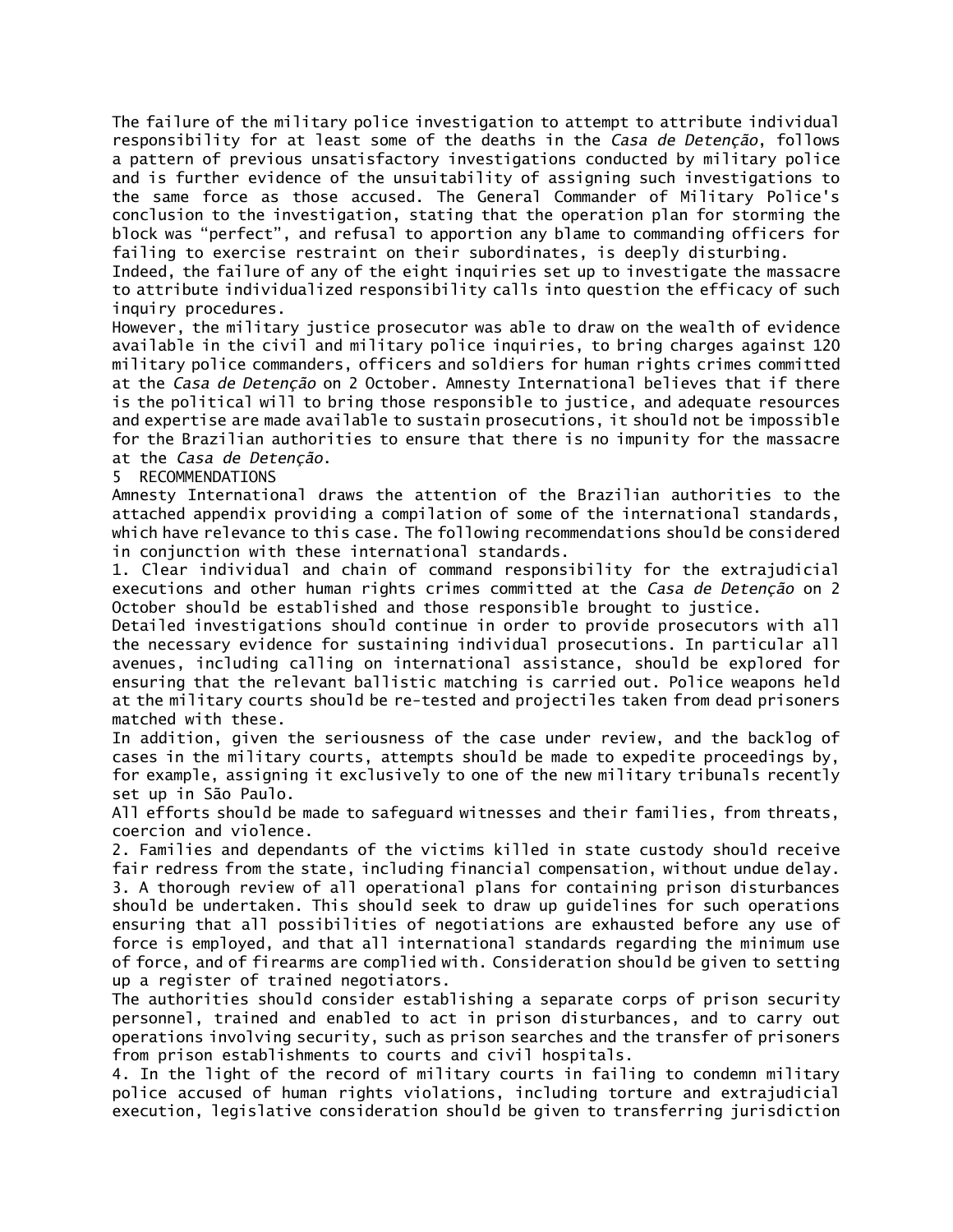for common crimes committed by military police on active duty to ordinary civilian courts.

Without prejudice to their rights of defence, law enforcement personnel suspected of or charged with extrajudicial executions and other serious human rights abuses should be suspended from active duty, and in particular from street patrol, pending the outcome of investigations.

5. Consideration should be given to establishing an independent professional forensic ser-vice linked to the judiciary rather than to the police service.

6. Amnesty International welcomes the announcement by the Brazilian Minister of Justice that he will be setting up a review of the prison system within the Republic. A similar review was due to be completed in 1990. The organization recommends that the new review should set clear targets for implementation by prison services to comply with the UN Body of Principles for the Protection of All Persons under Any Form of Detention or Imprisonment, the UN Standard Minimum Rules for the Treatment of Prisoners, and Article 10 of the International Covenant on Civil and Political Rights which states that "All persons deprived of their liberty shall be treated with humanity and with respect for the inherent dignity of the human person".

Improved record keeping and more efficient parole and remissions review procedures should be among the reforms targeted.

The principle of maintaining prison and police authorities separate should be respected.

7. Guidelines should be issued through the appropriate channels to ensure that individual judges are reminded of their obligations to supervise places and conditions of detention.

8. Steps should be taken to improve medical provision with the Brazilian prison service, and to ensure that provision is according to professional medical criteria. Consideration should be given to proposals for medical infrastructure and personnel within prisons to be subordinate to a health authority rather than a prison authority. Amnesty International welcomes proposals for Regional Medical Councils to play a more direct and supervisory role in relation to medical provision and practice within the prison service. Such Regional Medical Councils should examine ways for greater interchange between civilian hospitals and the prison service.

9. Amnesty International understands that Brazil is a federative republic in which individual states have jurisdiction over offences committed within their territory. Nevertheless the "federative principle" should never be allowed to justify persistent and notorious impunity for human rights crimes committed on Brazilian soil. The Brazilian Government is responsible for the implementation of international conventions and treaties ratified by that country. Amnesty International therefore recommends that the federal government studies mechanisms, in operation in other federal states, which allow the federal authorities and federal courts to assume (investigate and prosecute) cases of human rights violations, which have not been promptly, fully and impartially investigated by state authorities and the perpetrators brought to justice."

10. It should be made clear to all law enforcement personnel that human rights violations such as torture and extrajudicial executions will not be tolerated under any circumstances and that those committing them will be punished according to law. Appendix : Selection of Relevant International Standards

The following international standards have particular relevance to the case under review.

The UN Code of Conduct for Law Enforcement Officials, Article 3, relates to the use of force by law enforcement personnel :

"Law enforcement officials may use force only when strictly necessary and to the extent required for the performance of their duty... Every effort should be made to exclude the use of firearms, especially against children. In general, firearms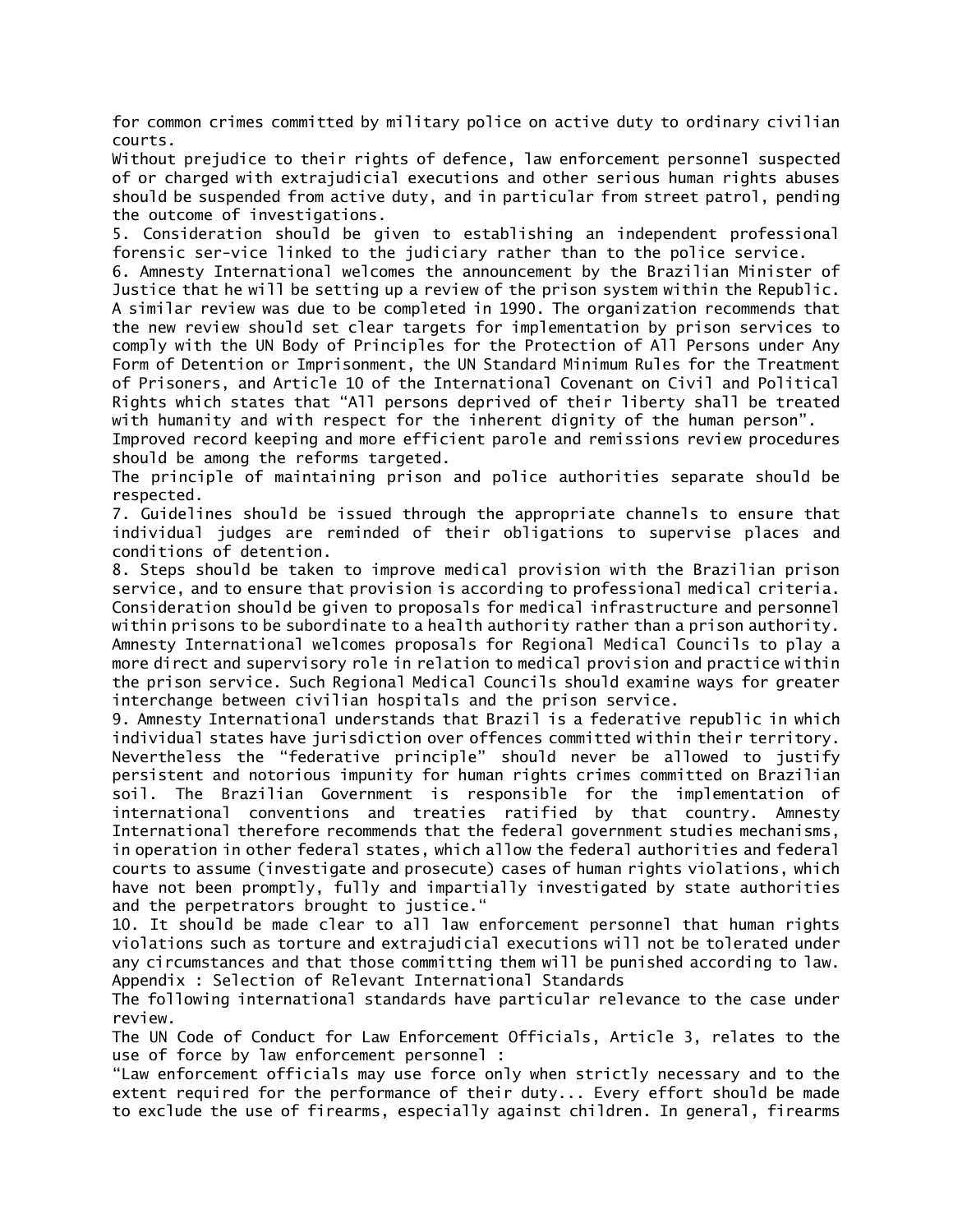should not be used except when a suspected offender offers armed resistance or otherwise jeopardizes the lives of others and less extreme measures are not sufficient to restrain or apprehend the suspected offender. In every instance in which a firearm is discharged a report should be made promptly to the competent authority.

The UN Basic Principles on the Use of Force and Firearms by Law Enforcement Officials endorsed by the Eighth UN Congress on the Prevention of Crime and Treatment of Offenders on 7 September 1990 contains more detailed provisions.

The UN Principles on the Effective Prevention and Investigation of Extra-legal, Arbitrary and Summary Executions, endorsed by the UN General Assembly in December 1989, are directly relevant.

# **Principle 2**:

"In order to prevent extra-legal, arbitrary and summary executions, Governments shall ensure strict control, including a clear chain of command over all officials responsible for the apprehension, arrest, detention custody and imprisonment as well as those officials authorized by law to use force and firearms.

## **Principle 3**

"Governments shall prohibit orders from superior officers or public authorities authorizing or inciting other persons to carry out any such extra-legal, arbitrary or summary executions. All persons shall have the right and the duty to defy such orders. Training of law enforcement officials shall emphasize the above provisions." **Principle 9**

"There should be a thorough, prompt and impartial investigation of all suspected cases of extra-legal, arbitrary and summary executions, including cases where complaints by relatives or other reliable reports suggest unnatural death in the above circumstances. The Government should maintain investigative offices and procedures to undertake such inquiries. The purpose of the investigation should be to determine the cause, manner and time of death, the person responsible and any pattern or practice which may have brought the death about. It should include an adequate autopsy, collection and analysis of all physical and documentary evidence and statements from witnesses. The investigation should distinguish between natural death, accidental death, suicide and homicide."

## **Principle 11**

"In cases in which the established investigative procedures are inadequate because of lack of expertise or impartiality, because of the importance of the matter or because of the apparent existence of a pattern of abuse, and in cases where there are complaints from the family of the victim about these inadequacies or other substantial reasons, Governments shall pursue investigations through an independent commission of inquiry or similar procedure. Members of such a commission shall be chosen for their recognized impartiality, competence and independence as individuals. In particular, they shall be independent of any institution, agency or person that may be the subject of the inquiry. The commission shall have the authority to obtain all information necessary to the inquiry and shall conduct the inquiry as provided for under these principles."

**Principles 12-14** provide detailed recommendations for forensic standards

"The body of the deceased person shall not be disposed of until an adequate autopsy is conducted by a physician, who shall if possible, be an expert in forensic pathology. Those conducting the autopsy shall have the right of access to all investig-ative data, to the place where the body was discovered, and to the place where the death is thought to have occurred."

"The body of the deceased shall be available to those conducting the autopsy for a sufficient amount of time to enable a thorough investigation to be carried out. The autopsy shall at a minimum, attempt to establish the identity of the deceased and the cause and manner of death. The time and place of death shall also be determined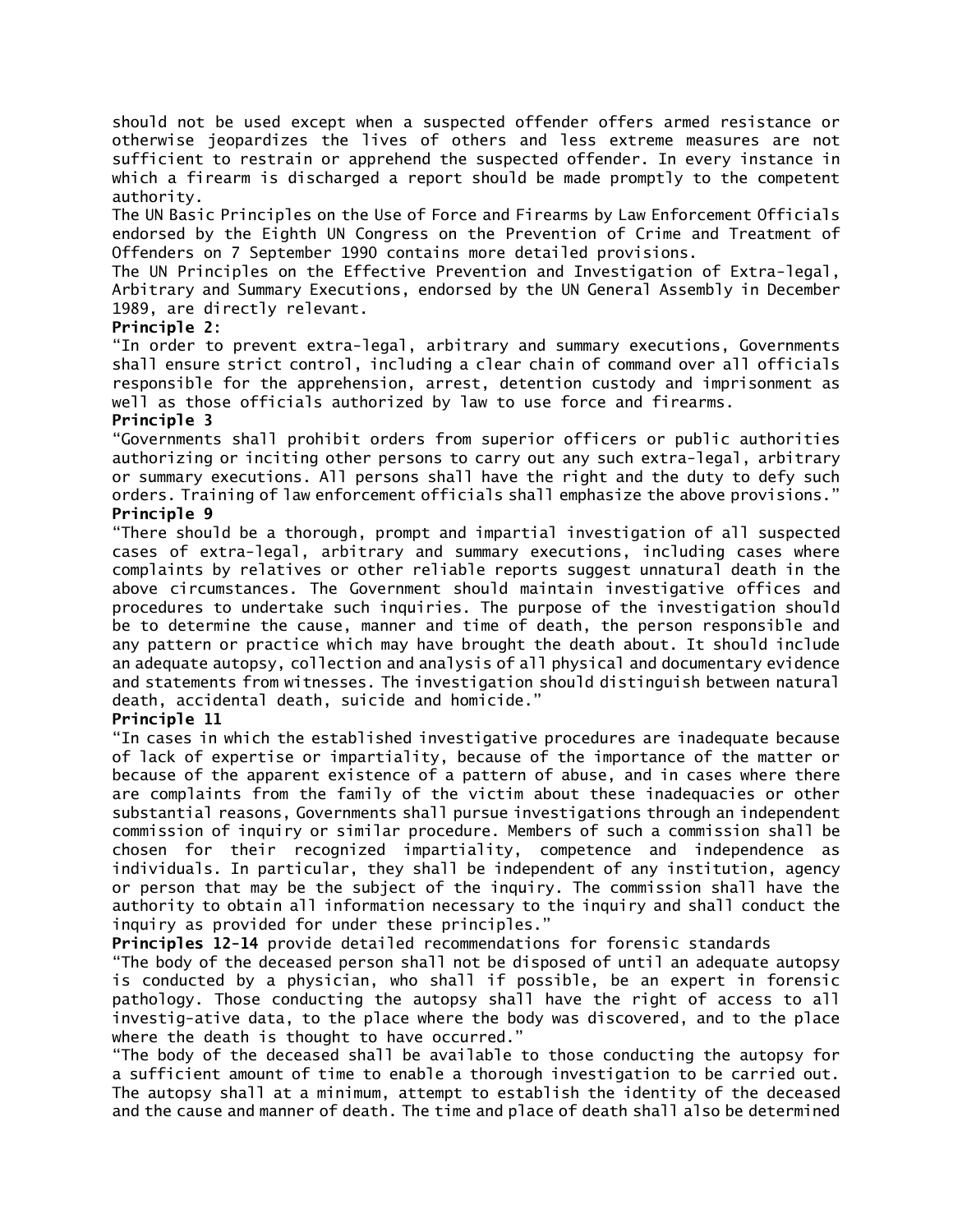to the extent possible. Detailed colour photographs of the deceased shall be included in the autopsy report in order to document and support the findings of the investigation. The autopsy report must describe any and all injuries to the deceased, including any evidence of torture."

"In order to ensure objective results, those conducting the autopsy must be abe to function impartially and independently of any potentially implicated persons or organizations or entities".

Principle 15 provides for safeguards for witnesses

"Complainants, witnesses, those conducting the investigation and their families shall be protected from violence, threats of violence or any other form of intimidation. Those potentially implicated in extra-legal, arbitrary or summary executions shall be removed from any position of control or power, whether direct or indirect, over complainants, witnesses and their families, as well as over those conducting investigations."

**Principle 18** obliges the Brazilian Federal Government to take certain measures to ensure that all those accused of carrying out such executions are brought to justice. "Governments shall ensure that persons identified by the investigation as having participated in extra-legal, arbitrary or summary executions in any territory under their jurisdiction are brought to justice. Governments shall either bring such persons to justice or co-operate to extradite any such persons to other countries wishing to exercise jurisdiction. This principle shall apply irrespective of who and where the perpetrators or the victims are, their nationalities or where the offence was committed."

**Principle 20** provides for compensation for victims' families

"The families and dependents of victims of extra-legal, arbitrary or summary executions shall be entitled to fair and adequate compensation within a reasonable period of time."

The principle that detainees and prisoners should have access to medical attention is outlined in the UN Standard Minimum Rules for the Treatment of Prisoners, Article 22

"Sick prisoners who require specialist treatment shall be transferred to specialized institutions or to civil hospitals. Where hospital facilities are provided in an institution, their equipment, furnishings and pharmaceutical supplies shall be proper for the medical care and treatment of sick prisoners, and there shall be a staff of suitable trained officers.

**Principle 1** of the UN Principles of Medical Ethics relevant to the Role of Health Personnel, particularly Physicians, in the Protection of Prisoners and Detainees against Torture and Other Cruel, Inhuman or Degrading Treatment or Punishment states: "Health personnel, particularly physicians, charged with the medical care of prisoners and detainees have the duty to provide them with protection of their physical and mental health and treatment of disease of the same quality and standard as is afforded to those who are not imprisoned or detained."

Some of the prisoners were clothed when killed, others were naked, a sign that they had already surrendered. *© Folha da Tarde —* photo taken by *police during the massacre and obtained by the newspaper.*

*In all 111 prisoners were killed. © Folha da Tarde* — photo taken by police during the massacre and obtained by the newspaper.

According to the autopsy reports 60.4% of bullets were fired at the head and thorax, indicating that they were intended to cause fatalities. *© Folha da Tarde* — photo taken by police during the massacre and obtained by the newspaper.

According to the autopsy reports 41 prisoners were shot from behind with 176 bullets.*© Folha da Tarde* — photo taken by police during the massacre and obtained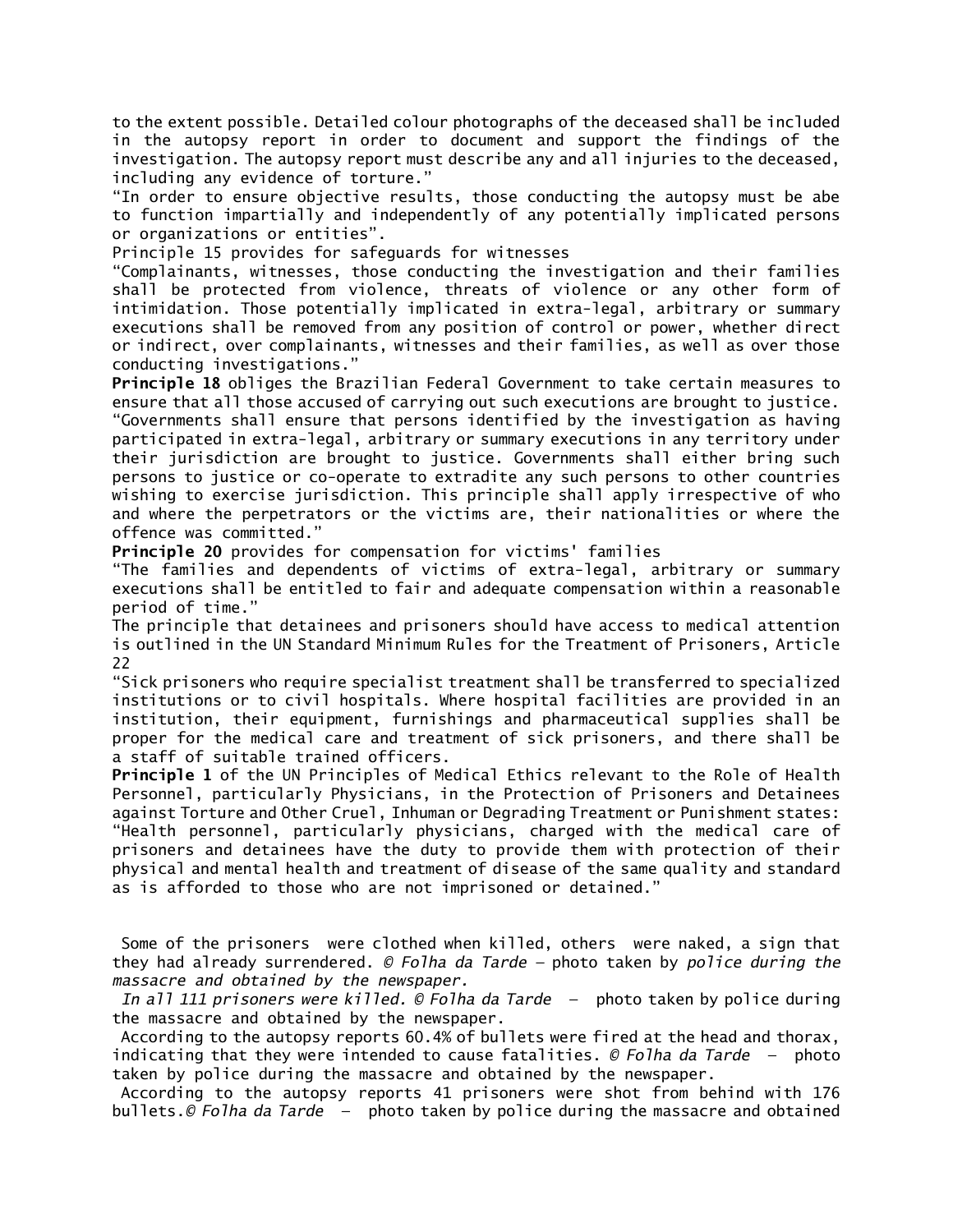by the newspaper.

Marks of shots fired into bunk beds from below in cell 385-E. Five prisoners were killed.

All ten prisoners sheltering in cell 375-E were killed. Prison staff found them the next morning "all sitting with their hands on their heads, with powder burns on faces and shots to the head, chest and throats". Other prisoners demonstrate the positions they found them in. Bullet marks against the wall indicate where shots were fired.

João Goncalves da Silva's body was found curled up in the bath area of his cell on 3 October by other prisoners, as demonstrated in this photograph by another prisoner.

Volley of machine-gun shots fired near ground level in cell 339-E. Six prisoners were killed in this cell.

Prisoners were made to run a guantlet of police beating them with truncheons and sticks. Claudio de Abril said he received some 21 truncheon blows. These bruises were still evident ten days afterwards.

José Iran de Oliveira was caught in a fire on the ground floor and suffered first and second degree burns. He alleges "they burst all the blisters and burns on my arms with truncheons and boots. It was worse if you cried out, they beat you more". He did not receive hospital treatment.

Military police use dogs against families waiting for news outside the *Casa de Detenção*. *© Nellie Solitrenick/Agencia Globo.*

The prisoners bodies were deliberately moved from the cells to a pile on the first floor.*© Instituto de Criminalistica de São Paulo —*This photograph was taken by a civil police investigator after arriving at the prison at21.00 on 2 October.

Bullet being removed from the back of Luis Carlos Santos Silva, in the prison infirmary10 days later.

Prisoners at the *Casa de Detenção* leaning out of cell bars holding up a pamphlet on `Human Rights'. *© André Penner/Abril Imagens.*

Bodies of some of the 111 dead prisoners laid out at the Medical Forensic Institute. *© Marcos Rosa/ Abril Imagens.*

Table 1 São Paulo: killings and woundings by and of police 1986-1992 COLUMNS(5), DIMENSION(IN), HGUTTER(.0555), VGUTTER(.0555), HGRID(Z\_SINGLE), VGRID(Z\_SINGLE), KEEP(OFF), L1(R0C0..R0C5) HEADROW, HEADROW, HEADROW, HEADROW, HEADROW Year, People killed by police, People wounded by police, Police killed on duty, Police wounded on duty TABLE TEXT, TABLE TEXT, TABLE TEXT, TABLE TEXT, TABLE TEXT 1986 , 357, 175, 34, 326 1987, 293 , 164, 23, 249 1988, 411, 159, 22, 223 1989, 586, 167, 25, 241 1990, 588, 251, 21 , 256 1991, 1,140, 225 , 78 , 165 Jan-Sept 1992, 1,264, 271, 52, 279 , , , ,

*Source: São Paulo Public Security Secretariat*